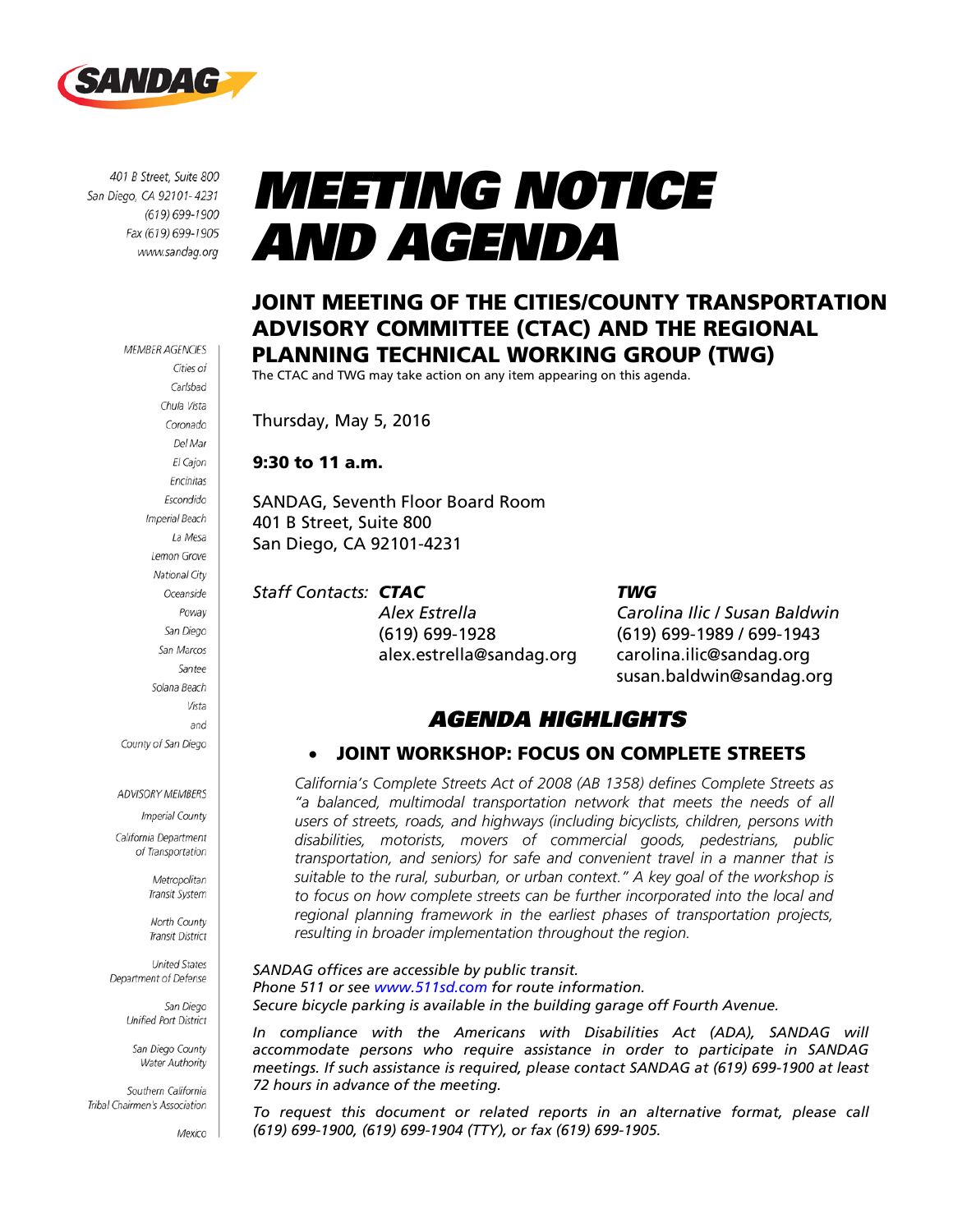

Welcome to SANDAG. Members of the public may speak to the Working Group on any item at the time the Working Group is considering the item. Please complete a Speaker's Slip, and then present the slip to the Clerk of the Working Group. Members of the public may address the Working Group on any issue under the agenda item entitled Public Comments/Communications/Member Comments. Public speakers are limited to three minutes (or less) per person unless otherwise directed by the Chair. The Working Group may take action on any item appearing on the agenda.

Public comments regarding the agenda can be sent to SANDAG via [comment@sandag.org.](mailto:comment@sandag.org) Please include the agenda item, your name, and your organization. Email comments should be received no later than 12 noon, two working days prior to the meeting. *Any handouts, presentations, or other materials from the public intended for distribution at the meeting should be received by the Clerk of the Working Group no later than 12 noon, two working days prior to the meeting.*

In order to keep the public informed in an efficient manner and facilitate public participation, SANDAG also provides access to all agenda and meeting materials online at [sandag.org/meetings.](http://www.sandag.org/meetings) Additionally, interested persons can sign up for e-notifications via our e-distribution list at either the SANDAG website or by sending an email request to [webmaster@sandag.org.](mailto:webmaster@sandag.org) 

SANDAG operates its programs without regard to race, color, and national origin in compliance with Title VI of the Civil Rights Act. SANDAG has developed procedures for investigating and tracking Title VI complaints and the procedures for filing a complaint are available to the public upon request. Questions concerning SANDAG nondiscrimination obligations or complaint procedures should be directed to SANDAG General Counsel, John Kirk, at (619) 699-1997 or john.kirk@sandag.org. Any person who believes himself or herself or any specific class of persons to be subjected to discrimination prohibited by Title VI also may file a written complaint with the Federal Transit Administration.

In compliance with the Americans with Disabilities Act (ADA), SANDAG will accommodate persons who require assistance in order to participate in SANDAG meetings. If such assistance is required, please contact SANDAG at (619) 699-1900 at least 72 hours in advance of the meeting. To request this document or related reports in an alternative format, please call (619) 699-1900, (619) 699-1904 (TTY), or fax (619) 699-1905.

SANDAG agenda materials can be made available in alternative languages. To make a request call (619) 699-1900 at least 72 hours in advance of the meeting.

Los materiales de la agenda de SANDAG están disponibles en otros idiomas. Para hacer una solicitud, llame al (619) 699-1900 al menos 72 horas antes de la reunión.

如有需要, 我们可以把SANDAG议程材料翻译成其他語言.

请在会议前至少 72 小时打电话 (619) 699-1900 提出请求.

#### *SANDAG offices are accessible by public transit. Phone 511 or se[e 511sd.com](http://www.511sd.com/) for route information. Bicycle parking is available in the parking garage of the SANDAG offices.*

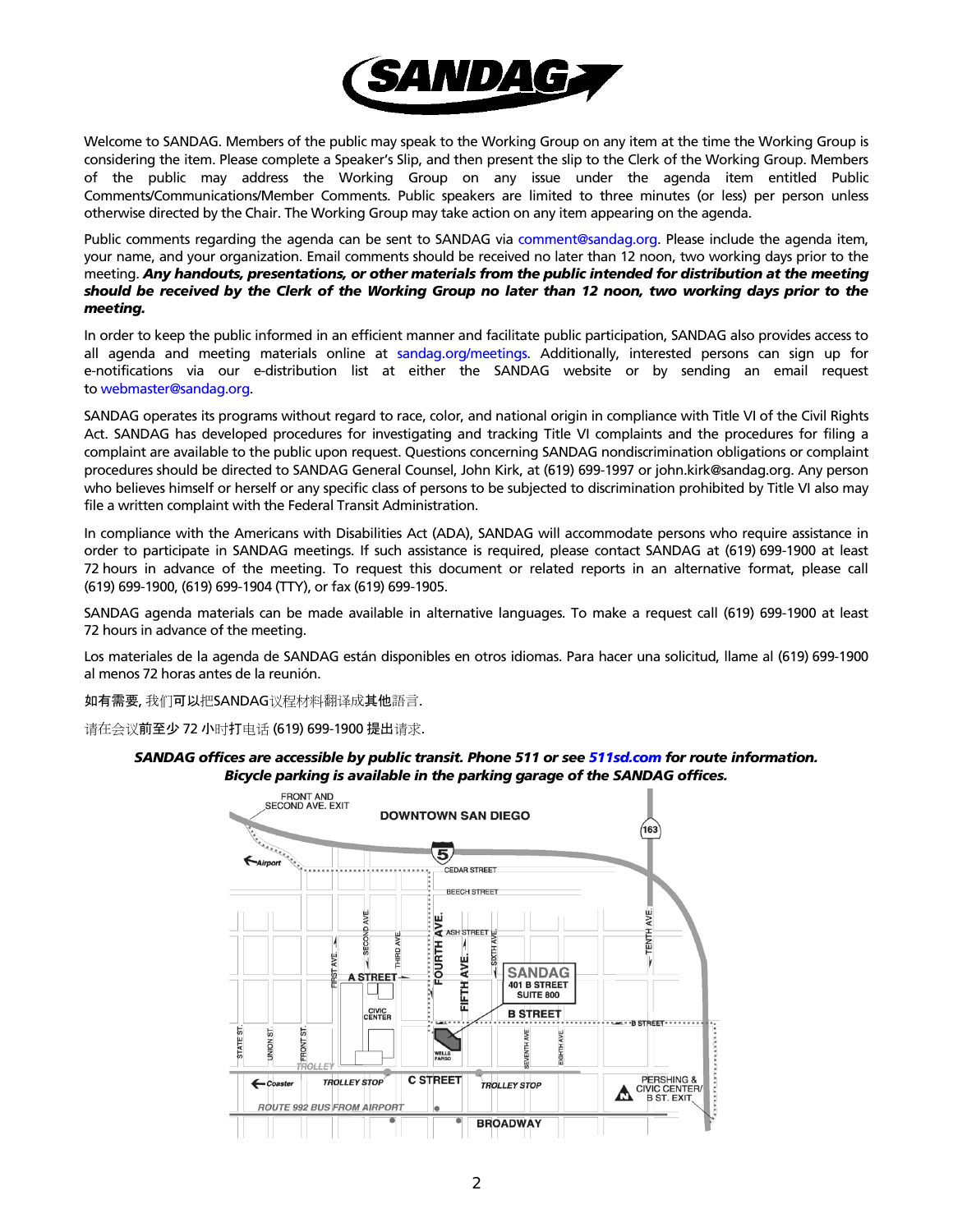## JOINT WORKSHOP OF THE CITIES/COUNTY TRANSPORTATION ADVISORY COMMITTEE AND THE REGIONAL PLANNING TECHNICAL WORKING GROUP

Thursday, May 5, 2016

### ITEM NO. RECOMMENDATION

### 1. WELCOME AND INTRODUCTIONS (9:30 – 9:35)

The Cities/County Transportation Advisory Committee (CTAC) and the Regional Planning Technical Working Group (TWG) members should conduct self-introductions.

### 2. PUBLIC COMMENTS AND COMMUNICATIONS (9:35 – 9:40)

Members of the public shall have the opportunity to address CTAC and TWG on any issue within the jurisdiction of SANDAG that is not on this agenda. Anyone desiring to speak shall reserve time by completing a "Request to Speak" form and giving it to the staff coordinators prior to speaking. Public speakers should notify the coordinators if they have a handout for distribution to working group members. Public speakers are limited to three minutes (or less) per person.

### +3. SMART GROWTH CONCEPT MAP TECHNICAL UPDATE (Carolina Ilic) (9:40 – 9:45)

A technical update to the Smart Growth Concept Map has been completed to incorporate the transportation network from San Diego Forward: The Regional Plan. A resource binder will be distributed at the workshop to the primary CTAC and TWG member from each jurisdiction. The maps and site descriptions are available at

#### **WORKSHOP**

### +4. SPECIAL FOCUS ON COMPLETE STREETS (9:45 – 11:00) INFORMATION/

[sandag.org/SmartGrowth.](http://www.sandag.org/SmartGrowth)

#### A. Regional Context (Charles "Muggs" Stoll) (5 minutes)

San Diego Forward: The Regional Plan, adopted in October 2015, incorporates the Regional Complete Streets Policy, as well as a number of other SANDAG strategies and programs that focus on sustainability. These include the Smart Growth Concept Map, the Smart Growth Incentive Program, the Active Transportation Grant Program, the Regional Transit Oriented Development Strategy, the Regional Bike Plan, the Safe Routes to School Strategic Plan, the Safe Routes to Transit Plan, and the Regional Mobility Hub Implementation Strategy. Staff will discuss how these efforts serve as the interconnected building blocks for implementing the regional vision and providing more transportation choices.

**DISCUSSION** 

INFORMATION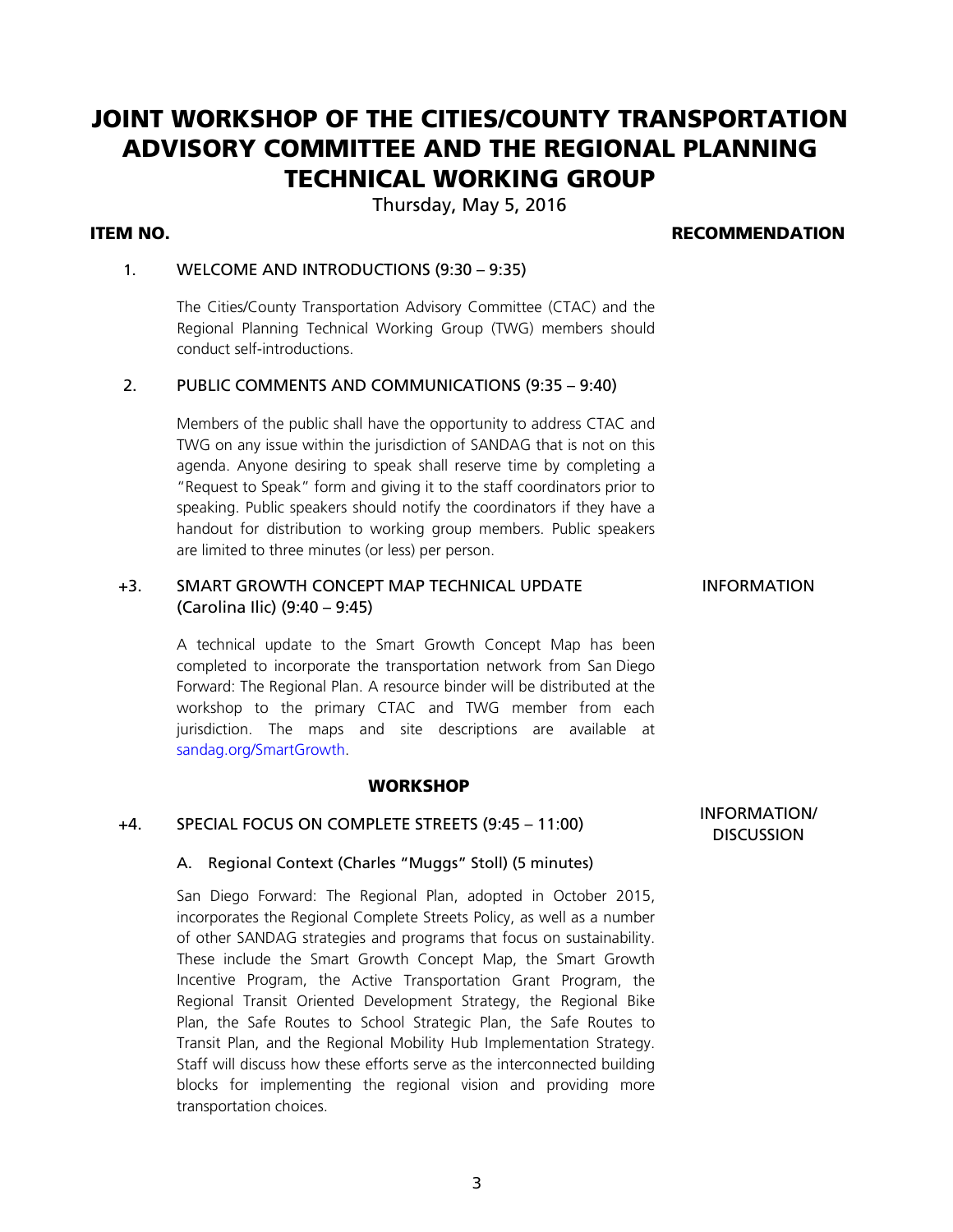### +B. State Laws, Regional Policies, and the Local Sample Checklist (Carolina Ilic and Stephan Vance) (10 minutes)

The State of California has enacted a number of policies that guide growth and development based upon smart growth and sustainability principles. These include the Sustainable Communities and Climate Protection Act of 2008 (SB 375), California's Complete Streets Act of 2008 (AB 1358), and more recently, Senate Bill 743 (Steinberg, 2013). Together, these and other bills work in tandem to reduce greenhouse gas emissions, meet the state's climate action goals, and streamline the California Environmental Quality Act (CEQA).

Within this context, staff will provide an overview of SANDAG's Regional Complete Streets Policy, with a focus on the local sample checklist that the TWG, CTAC, and transit operators have been refining over the past several months. A status report to the Regional Planning Committee is attached. Tools and resources are available on the SANDAG website at [sandag.org/CompleteStreets.](http://www.sandag.org/CompleteStreets)

C. Best Practices: Featuring Local Jurisdiction Efforts to Implement Complete Streets in the San Diego Region (David DiPierro, City of Oceanside; Nancy Graham and Tanner French, City of San Diego; and Ed Batchelder and Frank Rivera, City of Chula Vista) (25 minutes)

Communities have different needs and characteristics. Under the complete streets "network" approach, some street segments would be prioritized for walking, others for transit, and others for bicycling. Some streets would have extensive facilities for all modes; many would not, but all would still allow for safe travel. Three local jurisdictions will highlight local complete streets projects and best practices happening in their localities, including the Coast Highway Road Diet in Oceanside, the recently completed Palm Avenue Revitalization Plan in the City of San Diego, prepared with Caltrans Environmental Justice grant funding, and complete streets-related projects in Chula Vista. (8 minutes each)

### D. Break-Out Discussions and Reporting Back (Workshop Participants) (30 minutes)

Workshop attendees will break out into three groups to discuss the key barriers and potential solutions to implementing complete streets, and potential mechanisms to ensure that complete streets policies are considered as early as possible in the development of transportation projects. Break-out discussions will focus on topics related to transit operations and amenities; bike and pedestrian facilities; and green infrastructure, including stormwater, street trees, and maintenance. (15 minutes)

A leader selected by each group will report results back to the larger group. Leaders should limit their reporting time to five minutes each. (15 minutes)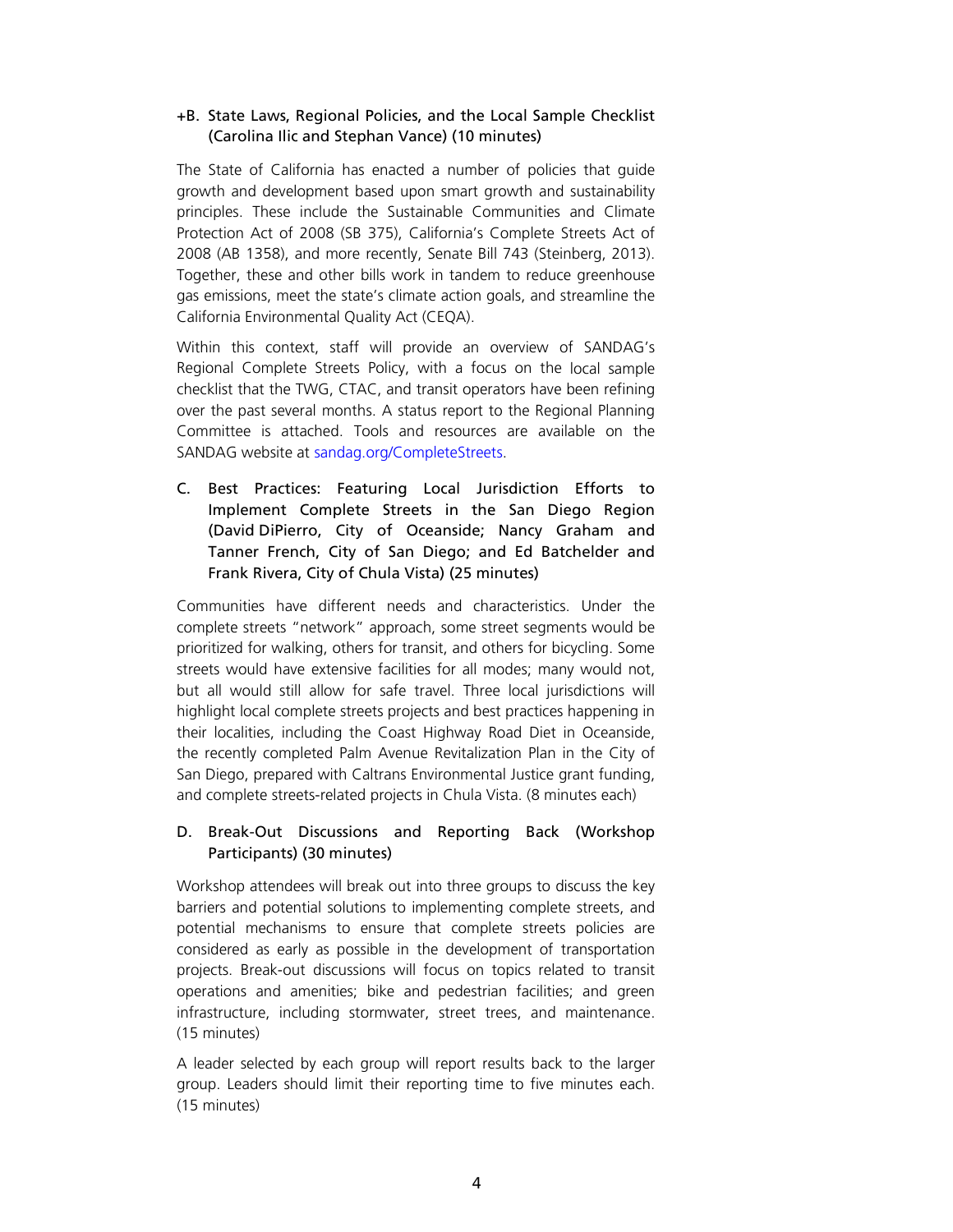### +E. Next Steps (Carolina Ilic) (5 minutes)

The workshop will conclude with a summary of anticipated next steps, including additional training opportunities. An upcoming workshop of interest may be the joint lunch focused on complete streets and SB 743 organized by the American Planning Association, the Institute of Transportation Engineers, the Women's Transportation System, and the Association of Environmental Professionals scheduled on Thursday, May 12, 2016. See attached flier for details.

### 5. ADJOURNMENT AND NEXT MEETINGS (11 a.m.) INFORMATION

The next CTAC meeting will be held on Thursday, June 2, 2016. The next TWG meeting will be held on Thursday, June 9, 2016.

+ next to an agenda item indicates an attachment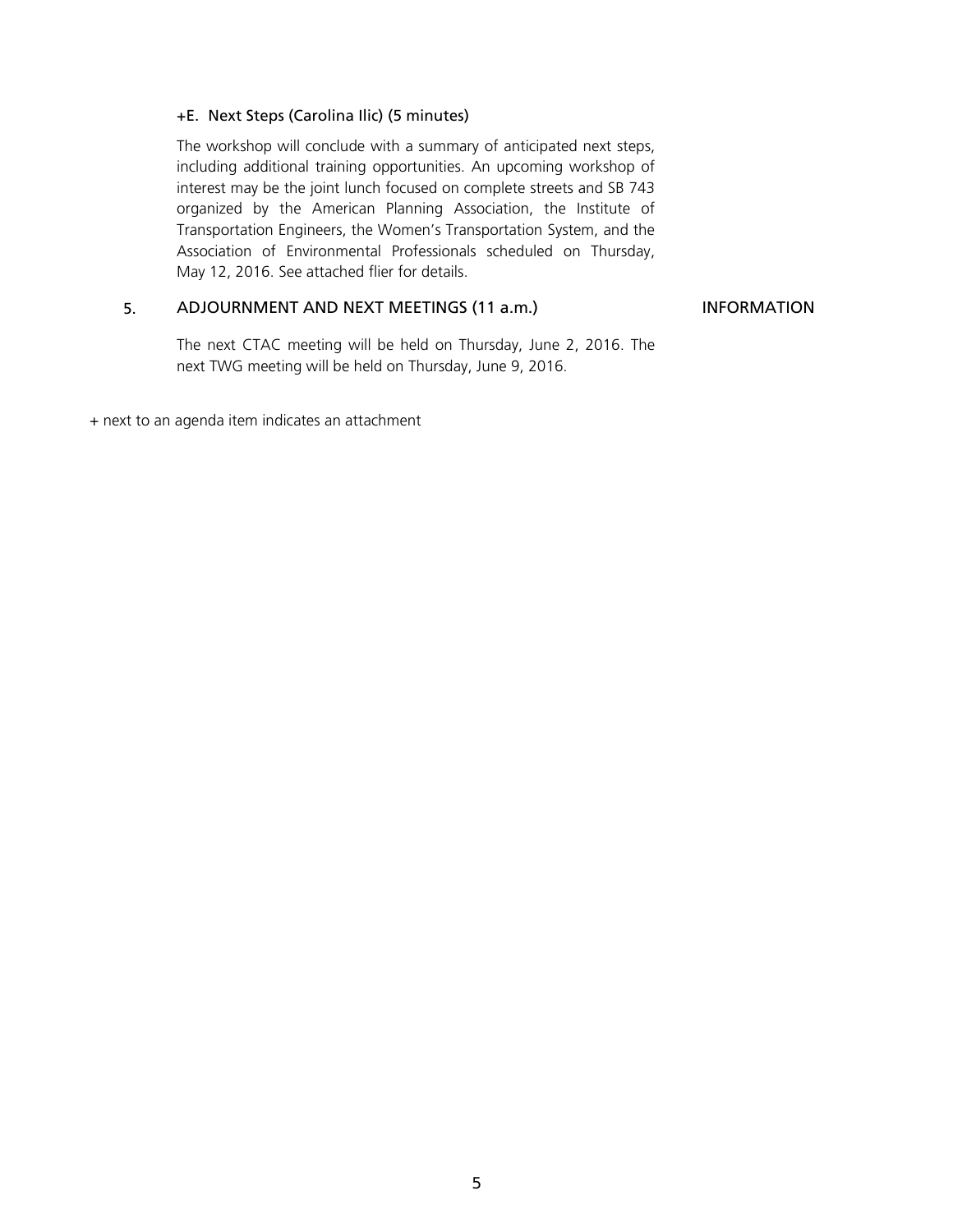### San Diego Association of Governments

## JOINT WORKSHOP OF THE REGIONAL PLANNING TECHNICAL WORKING GROUP AND CITIES/COUNTY TRANSPORTATION ADVISORY COMMITTEE

May 5, 2016  $\overline{3}$ 

### Action Requested: INFORMATION

SMART GROWTH CONCEPT MAP TECHNICAL UPDATE File Number 3100400

### Introduction

A technical update of the Smart Growth Concept Map has been completed to incorporate the transportation network included in San Diego Forward: The Regional Plan. The Smart Growth Concept Map consists of two components:

- 1. The Regional Scale Map and more detailed Subregional Maps for North County; North City and North County; Mid-City and East County; Downtown-Central; and South County; and
- 2. The corresponding Site Descriptions.

The maps and site descriptions are available on the SANDAG web site at [sandag.org/SmartGrowth.](http://www.sandag.org/SmartGrowth)

Following the 2004 adoption of the Regional Comprehensive Plan, which called for improved coordination between land use and transportation, SANDAG worked with all 19 local jurisdictions to prepare a Smart Growth Concept Map to illustrate the location of existing, planned, and potential Smart Growth Opportunity Areas (SGOAs) to prioritize public transit investments and for determining eligibility to compete for funding from the *TransNet* Smart Growth Incentive Program (SGIP). Revisions of the map are periodically necessary to account for updates of local general and community plans and changes to the regional transportation network. Prior to this update, the previous update was conducted in October 2014 to incorporate the Series 13 Regional Growth Forecast and for use in the third cycle of the SGIP.

#### **Discussion**

The updated 2016 map reflects the revised transportation network included in San Diego Forward: The Regional Plan, including specific transit route numbers and expected phasing years. Because the Series 13 Regional Growth Forecast continues to serve as the latest forecast, no changes to the land use inputs were made as part of this update. This update also includes one new subregional map, for the Downtown-Central subregion, to show this geographic area in greater detail given the number of SGOAs and transit services in this area.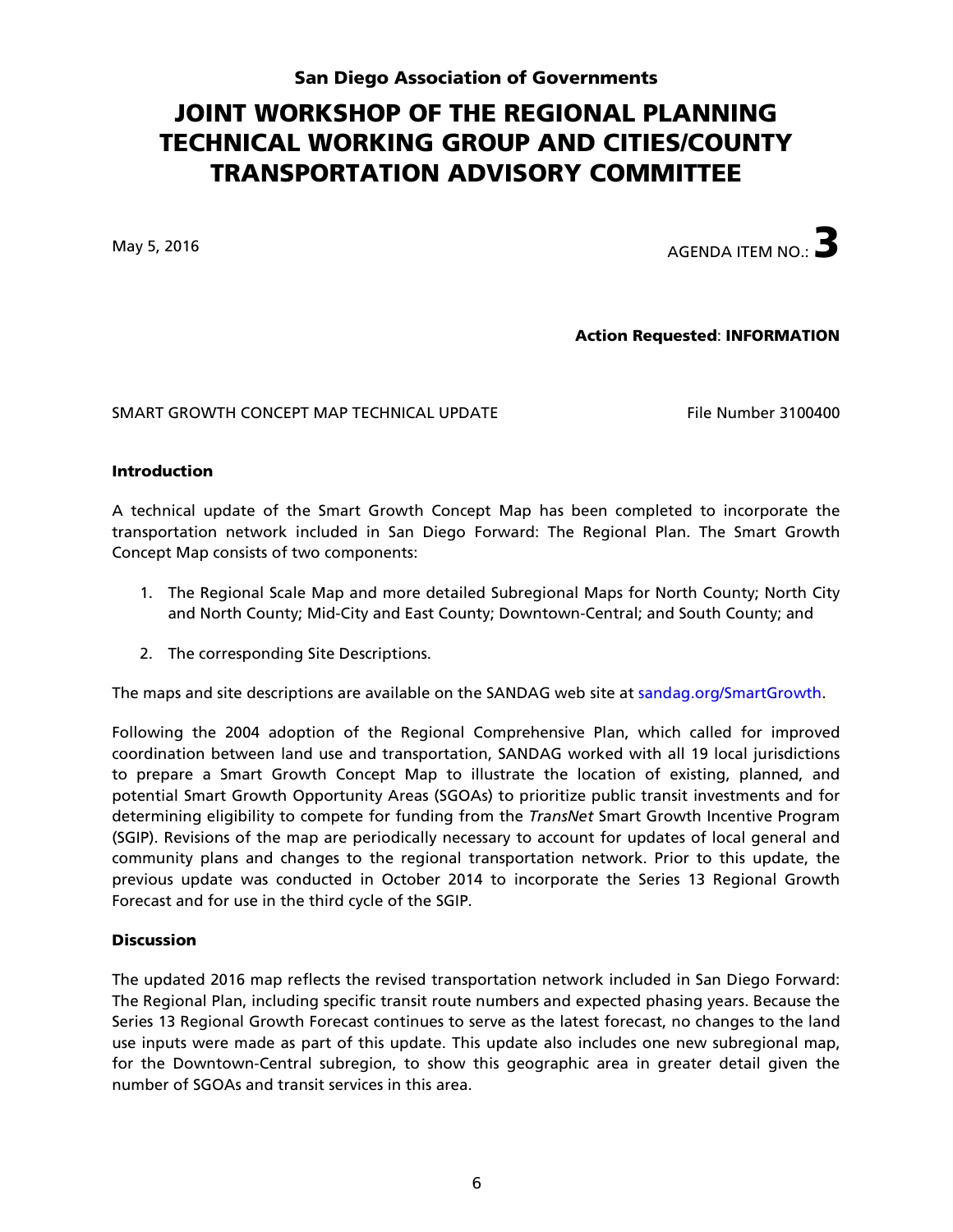The updated map contains 211 Smart Growth Opportunity Areas identified by planning staff from each of the 18 cities and the County. Based on the updated transportation network, there are 135 Existing/Planned and 76 Potential SGOAs. Below is a list of all SGOAs whose "Place Type" classification changed, either from "Potential" to "Existing/Planned" or from "Existing/Planned" to "Potential" as part of the update:

- La Mesa: LM-9: Potential to Existing/Planned
- San Diego: Mira Mesa: SD-MM-7: Existing/Planned to Potential
- San Diego: Mira Mesa: SD-MM-8: Existing/Planned to Potential
- San Diego: Pacific Highlands Ranch: SD-PHR-1: Potential to Existing/Planned

During the month of April, TWG members were asked to review updates to the Smart Growth Concept Map and Site Descriptions in their jurisdictions.

### Next Steps

A resource binder with the final maps and site descriptions will be provided to each jurisdiction at the joint TWG/CTAC workshop. The maps will be updated again with the Series 14 Regional Growth Forecast information before the next SGIP call for projects. The next SGIP call for projects is anticipated in late 2017 or early 2018.

Key Staff Contact: Carolina Ilic, (619) 699-1989, carolina.ilic@sandag.org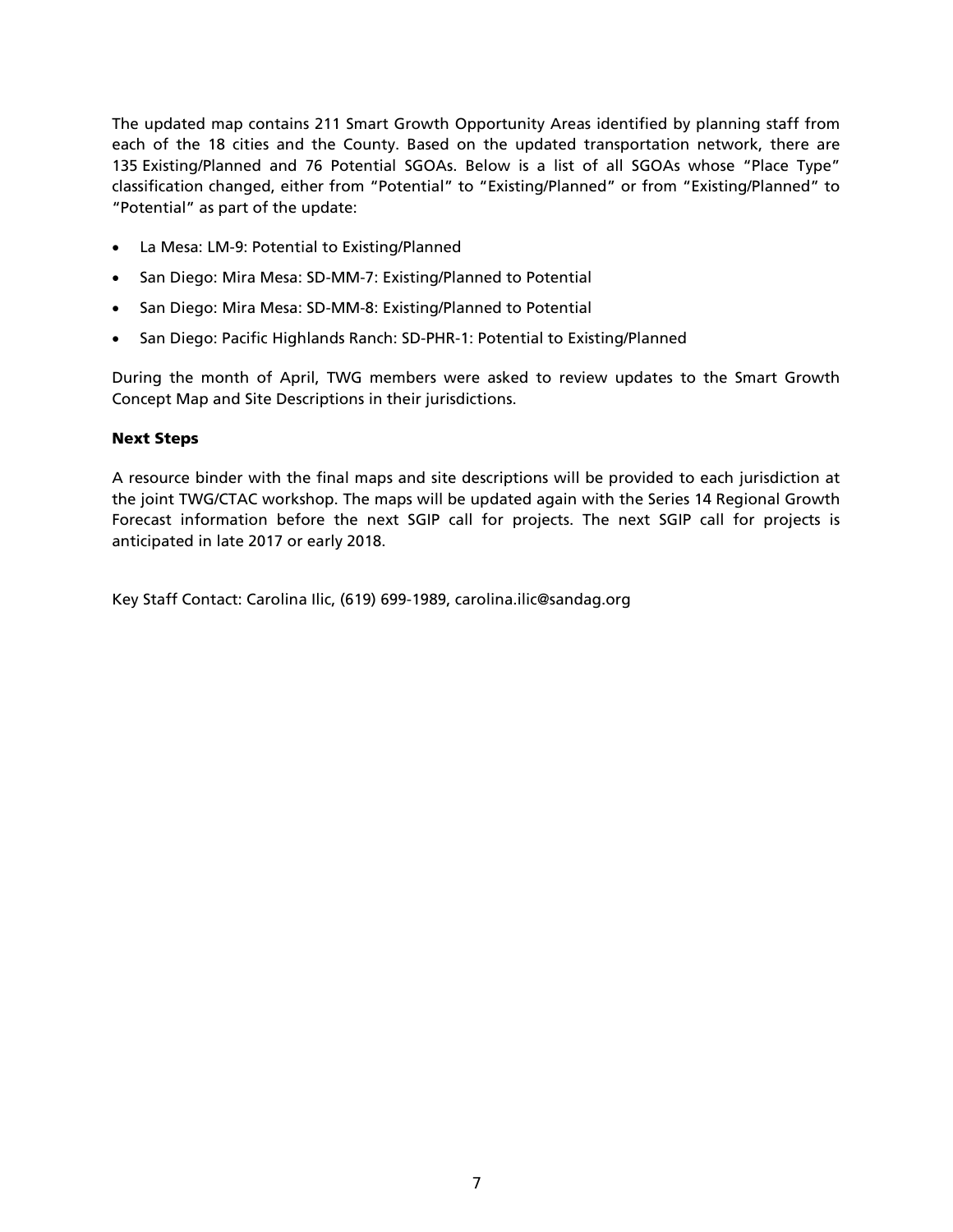Agenda Item No. 4.B. Joint TWG and CTAC Workshop May 5, 2016



**AGENDA ITEM NO. 16-05-6**

**REGIONAL PLANNING COMMITTEE** 

### **MAY 6, 2016 ACTION REQUESTED – INFORMATION**

### **REGIONAL COMPLETE STREETS POLICY IMPLEMENTATION:** File Number 3100400 **STATUS REPORT**

#### Introduction

In December 2014, the SANDAG Board of Directors adopted a Regional Complete Streets Policy<sup>1</sup> (Policy). The Policy was incorporated into San Diego Forward: The Regional Plan upon the plan's adoption in October 2015.

The Policy (Attachment 1) recognizes that SANDAG's planning framework is based on smart growth and sustainability. Under this framework, much of the region's future development will occur within the existing urbanized area and in compact, mixed-use neighborhoods that provide a variety of housing and transportation choices, and help create healthier communities. Complete Streets is an important planning concept within this framework, because it provides a process to ensure the transportation system is safe, useful, and attractive for all users of the transportation network – motorists, pedestrians, bicyclists, transit users, and the movement of freight alike.

The Policy includes seven components, including a policy statement, a description of the applicability of the principles, a section on context sensitivity, emphasis on a well-connected transportation network, a list of situations where exceptions to implementation of the policy might be appropriate, a commitment to measuring performance, and a list of actions to be undertaken in collaboration with member agencies and other affected agencies. This report describes the progress made toward implementing the actions included in the Policy.

#### Discussion

 $\overline{a}$ 

The following matrix lists each action and summarizes the status of implementation efforts.

| <b>Actions</b> |                                                | <b>Implementation Status</b>                         |  |
|----------------|------------------------------------------------|------------------------------------------------------|--|
| l 1.           | Regional Project Development Checklist: All    | This action has been completed. A "Regional          |  |
|                | projects developed by SANDAG are opportunities | Complete Streets Project Development Checklist" has  |  |
|                | to improve access and mobility for all modes.  | been developed. This checklist, included as          |  |
|                | Toward that end, SANDAG will create a project  | Attachment 2, is intended for use by SANDAG staff to |  |
|                | development checklist to ensure all projects   | coordinate across various departments on addressing  |  |
|                | implemented by SANDAG consider local mobility  | complete streets elements when designing regional    |  |

<sup>1</sup> The Regional Complete Streets Policy was one of the five commitments made by the SANDAG Board of Directors from the 2050 Regional Transportation Plan and its Sustainable Communities Strategy.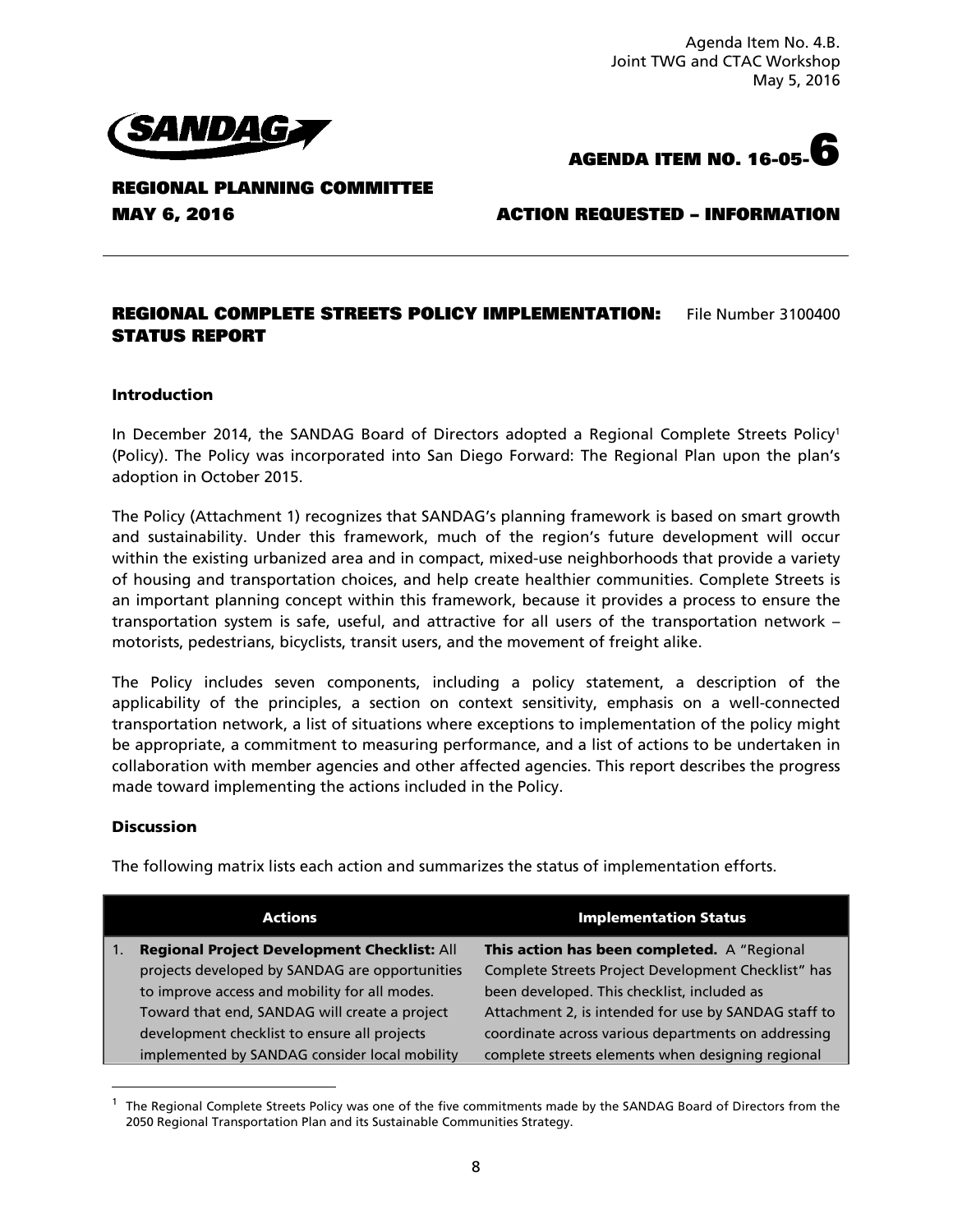|    | <b>Actions</b>                                                                                                                                                                                                                                                                                   | <b>Implementation Status</b>                                                                                                                                                                                                                                                                                                                                                                                                                                                                                                                                                                                                                                                                                                                                                                                                                                                                                                                                                                                                         |
|----|--------------------------------------------------------------------------------------------------------------------------------------------------------------------------------------------------------------------------------------------------------------------------------------------------|--------------------------------------------------------------------------------------------------------------------------------------------------------------------------------------------------------------------------------------------------------------------------------------------------------------------------------------------------------------------------------------------------------------------------------------------------------------------------------------------------------------------------------------------------------------------------------------------------------------------------------------------------------------------------------------------------------------------------------------------------------------------------------------------------------------------------------------------------------------------------------------------------------------------------------------------------------------------------------------------------------------------------------------|
|    | modes and the movement of goods to the extent<br>appropriate. Use of the checklist will include<br>coordination between departments and<br>consultation with staff for all modes through<br>participation on the project development team.                                                       | involved examining complete streets checklists from<br>around the country. The checklist has three sections,<br>including Existing Conditions, Planning Context, and<br>Project Proposal that SANDAG project managers are<br>required to complete at the start of the project in the<br>scoping document/feasibility study. The checklist<br>requires review and approval from the SANDAG<br>Department Director.                                                                                                                                                                                                                                                                                                                                                                                                                                                                                                                                                                                                                    |
| 2. | <b>Regional and Local Coordination and</b><br><b>Cost-Sharing Protocol:</b> Develop a process for<br>coordinating the development of regional<br>projects with local agency Complete Streets<br>initiatives and include in that process a protocol<br>for evaluating cost sharing opportunities. | This action is underway and is expected to be<br>completed in Fall/Winter 2016/2017. SANDAG staff<br>has been working with the region's planning and<br>community development directors and public works<br>directors (through the Regional Planning Technical<br>Working Group [TWG] and the Cities/County<br>Transportation Advisory Committee [CTAC]) on<br>enhancing knowledge and awareness of the<br>Complete Streets Policy and exploring mechanisms to<br>further the implementation of complete streets at the<br>regional and local levels. SANDAG has established a<br>Complete Streets web page at<br>sandag.org/CompleteStreets, discussed complete<br>streets at recent TWG and CTAC meetings, and most<br>recently, held a joint TWG/CTAC workshop focused on<br>highlighting best practices, and identifying barriers<br>and solutions regarding complete streets<br>implementation. With this foundational work in<br>place, next steps include developing a protocol for<br>evaluating cost sharing opportunities. |
| 3. | <b>Local Project Development Checklist</b><br>Template: Develop a project development<br>checklist template that local agencies can use to<br>ensure local projects result in Complete Streets.                                                                                                  | This action has been completed. A document<br>entitled, "Local Complete Streets Sample Checklist:<br>A Tool for Local Agencies" has been developed and<br>posted to the SANDAG complete streets web page.<br>The local sample checklist, included as Attachment 3,<br>can be adapted to meet local planning goals and used<br>on a voluntary basis for local jurisdictions and others<br>to consider complete streets in the development of<br>local transportation projects. Use of the sample<br>checklist is optional, can be adapted to meet specific<br>local agency goals, and is not a requirement for<br>receiving transportation funds administered by<br>SANDAG.                                                                                                                                                                                                                                                                                                                                                           |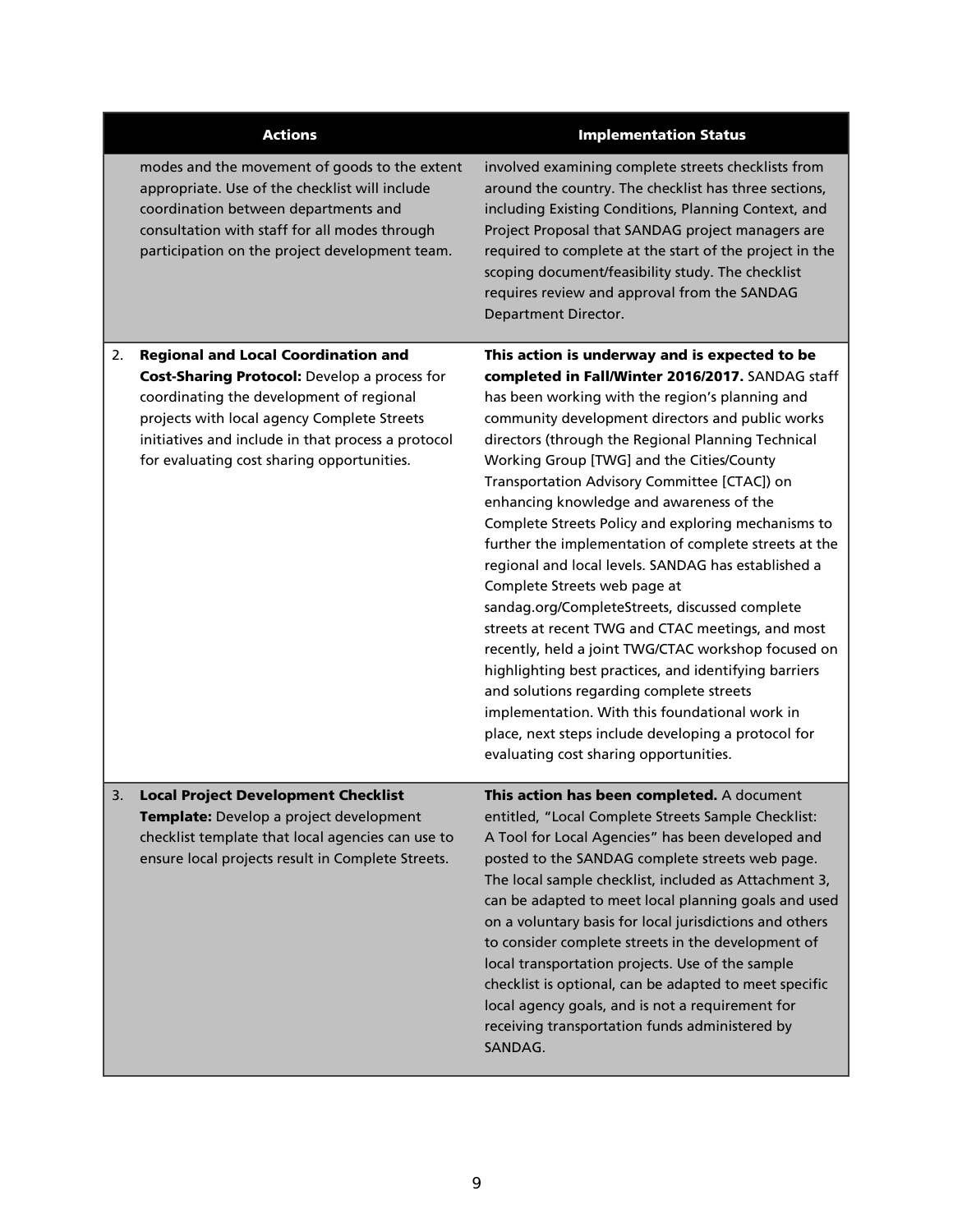### 4. Regional Database and Mapping Tool: Collaborate with local jurisdictions, Caltrans, and transit operators to develop a regional database and mapping tool to facilitate coordinated development of local and regional Complete Streets plans.

#### Actions **Implementation Status**

This action will be started Fall/Winter 2016/2017. Staff will begin working with local jurisdictions, Caltrans, and transit operators to develop a scope for this effort.

5. Trainings, Workshops, and Educational Events: Provide opportunities for SANDAG staff, and staff from member agencies, Caltrans, and transit operators to participate in trainings, workshops, and other educational events related to Complete Streets procedures and practices including, but not limited to, transportation safety, multimodal network planning, contextsensitive design, connecting transportation and land use decisions, and evaluating projects and the impact of transportation investments. This will be an ongoing activity to ensure practitioners are well informed about state-of-the-art practices.

This action has begun, and will be an ongoing activity. SANDAG staff has created a Complete Streets webpage at [sandag.org/CompleteStreets,](http://www.sandag.org/index.asp?classid=12&projectid=521&fuseaction=projects.detail) which contains the Policy, the regional checklist, the local sample checklist, upcoming training workshops, and other resources, including guidance on best practices and innovation in street design. SANDAG also hosts monthly webinars provided by the Association of Pedestrian and Bicycle Professionals, and notifies local agencies through the Active Transportation Working Group. In addition, internal interdepartmental training workshops will be held on an ongoing basis to support enhanced understanding of the policy and sustain continued commitment to implementation.

6. Tools and Reference Materials: Develop tools and reference materials as needed, such as guidance on best practices and innovation in street design, parking management strategies, storm water best practices, incorporating bicycle and pedestrian access to transit stops and stations, traffic impact studies, and public engagement tools. SANDAG will make these tools available to other entities on its website.

This action has begun, and will be an ongoing activity. In conjunction with CTAC, TWG, and the transit operators, SANDAG continues to identify best practices and innovative resources, which have been added to the webpage. As more resources are identified, they will be posted to the webpage. Local jurisdictions in the region are pursuing innovative approaches to implement complete streets. SANDAG will continue to highlight these local efforts as examples of best practices that can help inform other local efforts.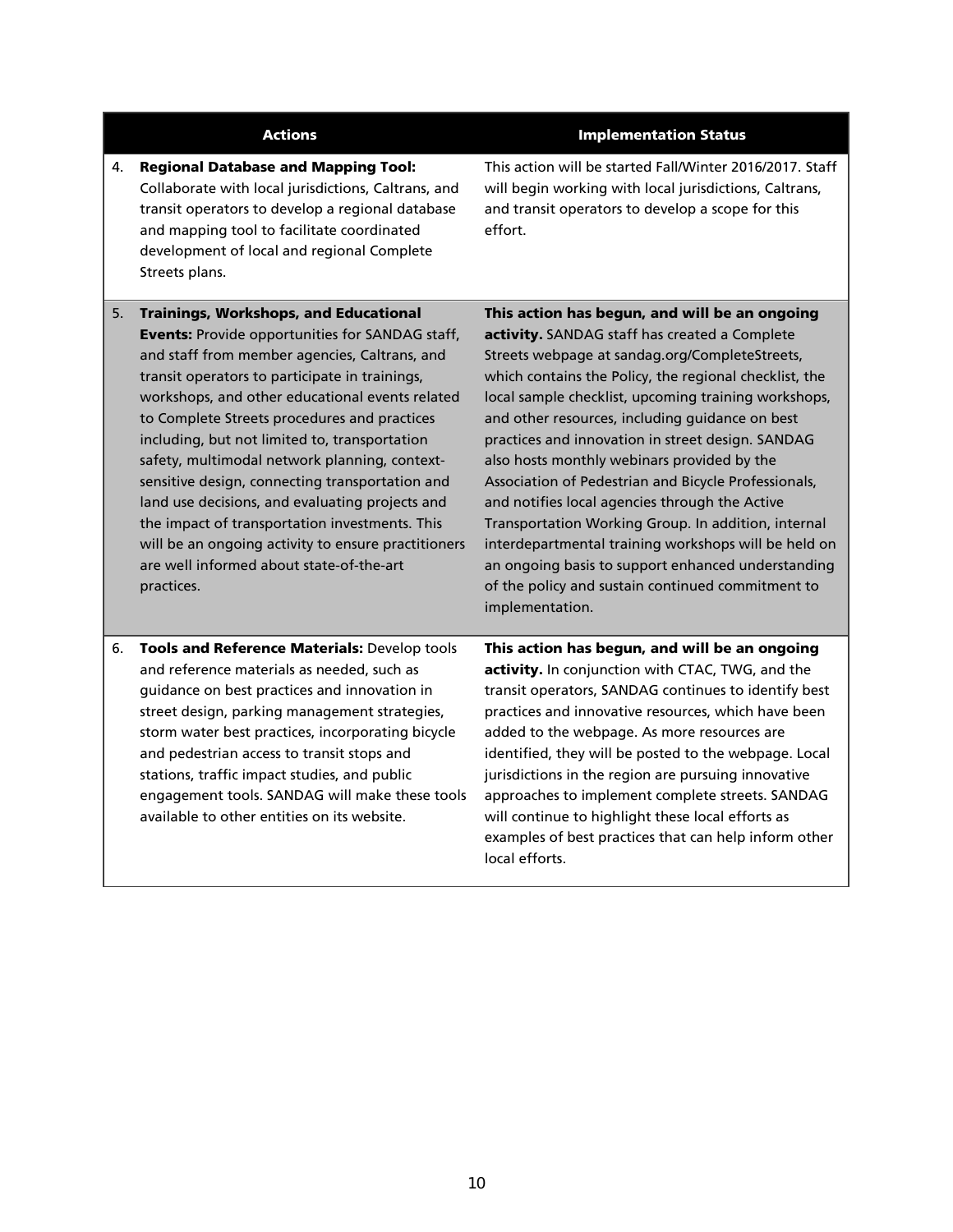|    | <b>Actions</b>                                                                                                                                                                          | <b>Implementation Status</b>                                                                                                                                                                                                                                                                                                                                                                                                                                                                                                                                                                                                                                                                                                                                                                                                                                                                                                                                                                                                                                                                                                                                                                                            |
|----|-----------------------------------------------------------------------------------------------------------------------------------------------------------------------------------------|-------------------------------------------------------------------------------------------------------------------------------------------------------------------------------------------------------------------------------------------------------------------------------------------------------------------------------------------------------------------------------------------------------------------------------------------------------------------------------------------------------------------------------------------------------------------------------------------------------------------------------------------------------------------------------------------------------------------------------------------------------------------------------------------------------------------------------------------------------------------------------------------------------------------------------------------------------------------------------------------------------------------------------------------------------------------------------------------------------------------------------------------------------------------------------------------------------------------------|
| 7. | Related Initiatives: Continue work on related<br>initiatives that support multimodal connections,<br>including the Safe Routes to School (SR2S) and<br>Safe Routes to Transit programs. | This action has begun, and will be an ongoing<br>activity. SANDAG staff continues work on related<br>initiatives that support multimodal connections. A<br>SR2S strategic plan and corresponding<br>implementation plan have been developed, and<br>representation from the SR2S Coalition currently<br>exists on the SANDAG Active Transportation Working<br>Group. Safe Routes to Transit programs also have<br>moved forward with the completion of Safe Routes to<br>Transit typology prototypes for San Diego Forward:<br>The Regional Plan. In addition, the Regional Plan<br>incorporates a number of other SANDAG strategies<br>and programs that focus on sustainability, including<br>the Smart Growth Concept Map, the Smart Growth<br>Incentive Program, the Active Transportation Grant<br>Program, the Regional Transit Oriented Development<br>Strategy, the Regional Bike Plan, and the Regional<br>Mobility Hub Implementation Strategy.<br>Implementation of the Regional Bike Plan is<br>underway through the Regional Bike Early Action<br>Program. These efforts serve as the interconnected<br>building blocks for implementing the regional vision<br>and providing more transportation choices. |
| 8. | <b>Monitoring:</b> Develop a benchmarking process<br>for SANDAG project managers to use as a tool for<br>monitoring implementation of this policy.                                      | This action will be started Fall/Winter 2016/2017.<br>SANDAG will evaluate the outcomes of the Complete<br>Streets Policy in concert with regional performance<br>measures, such as those developed for the Regional<br>Plan and future long-range transportation plans.<br>According to the Policy, a biennial review of objective<br>measures will be presented to the Transportation<br>Committee for the Committee to use in evaluating<br>the effectiveness of the Policy. The performance<br>measures are outlined in the Policy.                                                                                                                                                                                                                                                                                                                                                                                                                                                                                                                                                                                                                                                                                 |
| 9. | Report to Board of Directors: Provide a report<br>to the Board of Directors on the implementation<br>of this policy within one year of its adoption.                                    | This action has begun, and will be an ongoing<br>activity. A report is scheduled to be presented to the<br>SANDAG Board at its June meeting, and thereafter as<br>needed.                                                                                                                                                                                                                                                                                                                                                                                                                                                                                                                                                                                                                                                                                                                                                                                                                                                                                                                                                                                                                                               |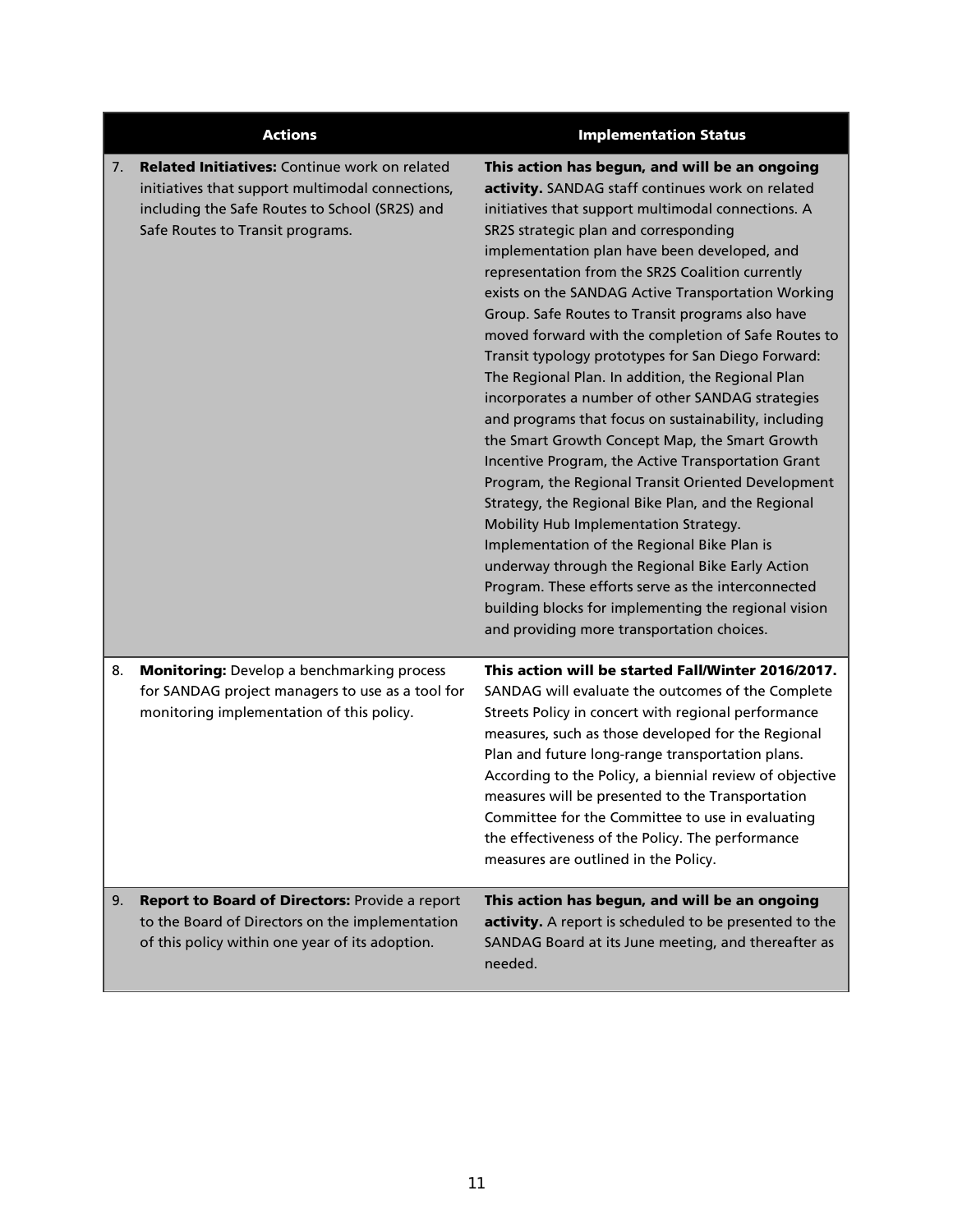### Next Steps

SANDAG will continue to work with member agencies, the transit operators, and Caltrans to implement the Policy. Work this year will focus on identifying additional training opportunities for SANDAG and member agency staff, developing a protocol for evaluating cost sharing of regional projects with local agency Complete Streets efforts, developing a scope for a regional database and mapping tool to facilitate coordinated development of local and regional Complete Streets plans, and monitoring and reporting implementation of this Policy.

CHARLES "MUGGS" STOLL Director, Land Use and Transportation Planning

Attachments: 1. Regional Complete Streets Policy 2. Regional Complete Streets Project Development Checklist 3. Local Complete Streets Sample Checklist: A Tool for Local Agencies Key Staff Contacts: Carolina Ilic, (619) 699-1989, carolina.Ilic@sandag.org Stephan Vance, (619) 699-1924, stephan.vance@sandag.org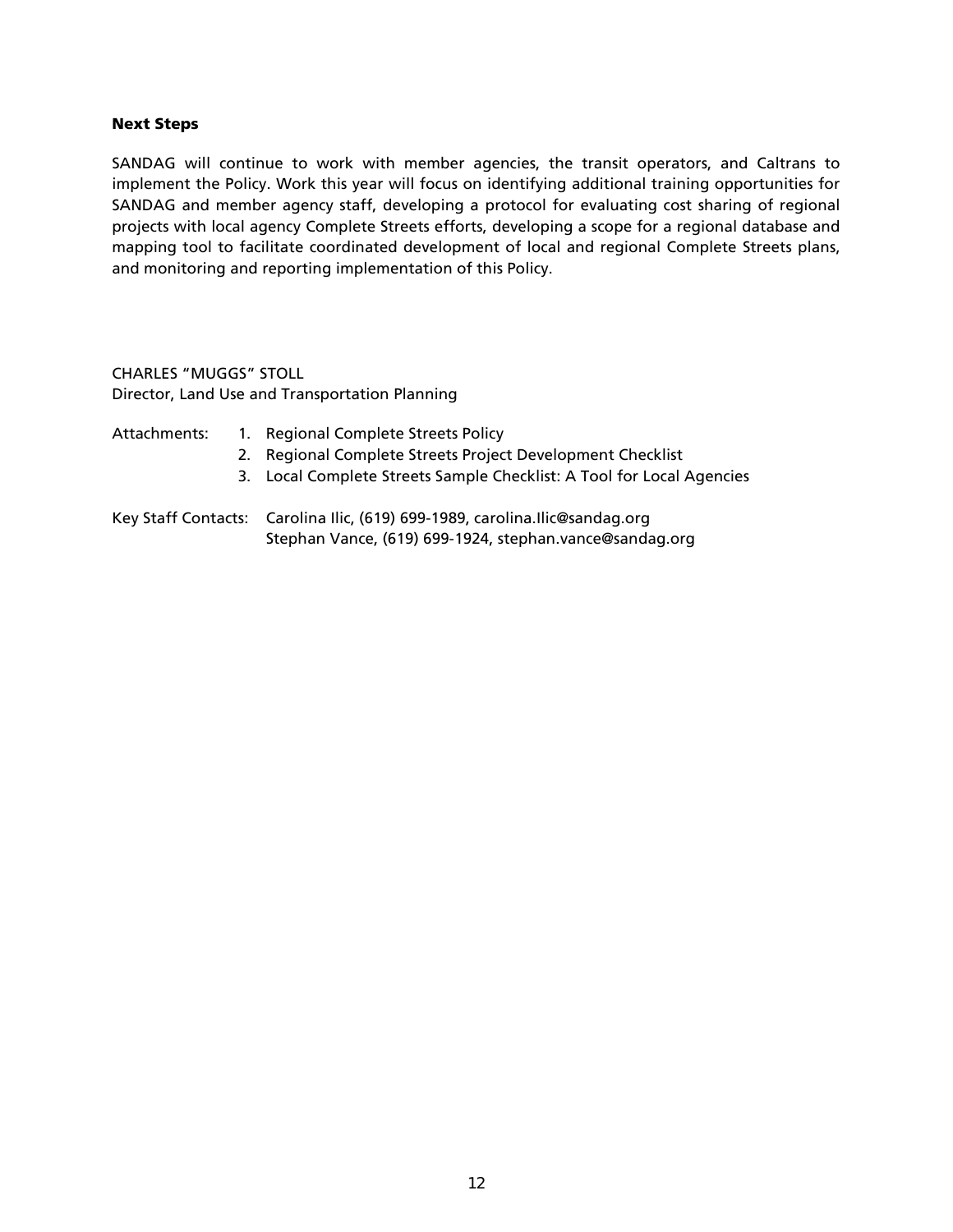

## REGIONAL COMPLETE STREETS POLICY

### Purpose

The San Diego Association of Governments (SANDAG) guides regional planning via a policy framework based on smart growth and sustainability. Under this framework, much of the region's future development will occur within the existing urbanized area and in compact, mixed-use neighborhoods that provide a variety of housing and transportation choices, and help create healthier communities. Complete Streets is an important planning concept in this policy framework because it is a process for ensuring the transportation system is safe, useful, and attractive for all users of the transportation network – motorists, pedestrians, bicyclists, transit users, and the movement of freight alike. Complete Streets provides valuable flexibility in street design so that the transportation system is appropriate for the current and planned built environment context.

### 1. Policy Statement

SANDAG seeks to fulfill the regional goal of a safe, balanced, multimodal transportation system that supports compact and sustainable development by adopting a Complete Streets approach in its project development and implementation processes, and by assisting and encouraging local jurisdictions to follow Complete Streets policies and practices. In this way, everyone will be able to safely travel along and across streets and railways to reach destinations within the region, regardless of age, ability, or mode of travel.

### 2. Applicability

l

Applicable principles in this Complete Streets Policy should be incorporated into the development of all SANDAG transportation infrastructure projects<sup>[1](#page-12-0)</sup> across the region at all phases of development, including planning and land use decisions, scoping, design, implementation, and performance monitoring. SANDAG will incorporate Complete Streets principles into the development process for all projects in its Capital Improvement Program as appropriate for the project type.

In addition, SANDAG supports and encourages Complete Streets implementation by other entities throughout the region. Local jurisdictions, as required by the California Complete Streets Act of 2008, will incorporate Complete Streets into their general plans as they revise their circulation elements. SANDAG encourages local agencies to implement Complete Streets principles if a circulation element revision is not planned in the near future. Adopting a Complete Streets approach provides an opportunity to establish more detailed direction on Complete Streets implementation than would be provided in the context of a general plan. SANDAG also encourages and supports Complete Streets methodologies in the design and construction of all projects in the region developed by the California Department of Transportation (Caltrans) as appropriate, consistent with Deputy Directive 64-R1, and in the maintenance and operation of all state highway and public transit facilities.

<span id="page-12-0"></span><sup>1</sup> The policy will apply to all new projects and projects still in the planning phase at the time the policy is adopted.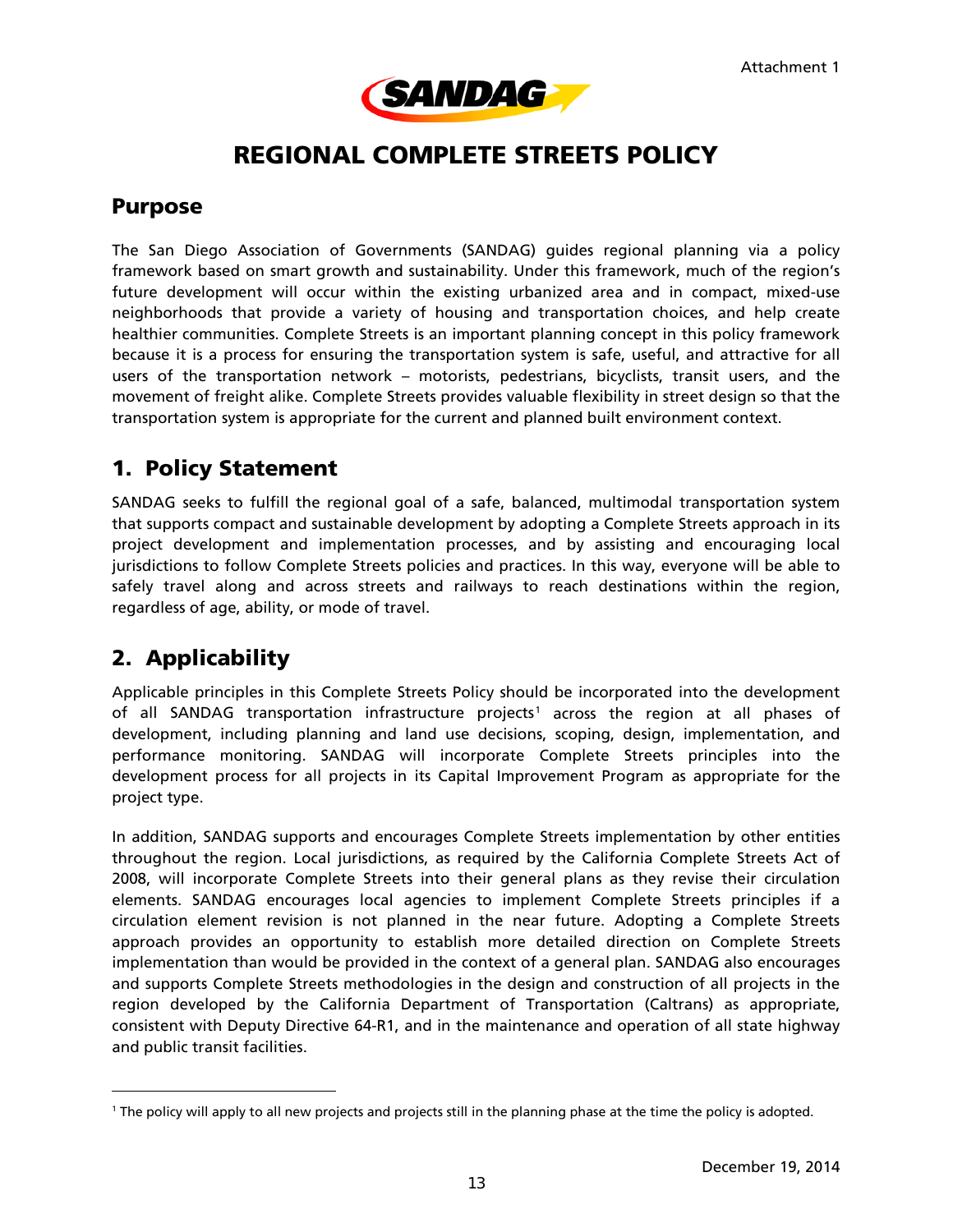Section 4(E)(3) of the *TransNet* Extension Ordinance requires all projects constructed under the Ordinance to routinely accommodate pedestrian and bicyclists. Rule No. 21 of SANDAG Board Policy No. 031 provides guidance for the implementation of that requirement. SANDAG will periodically evaluate the effectiveness of Rule No. 21 to ensure compliance with this provision and to ensure that the rule reflects current best practices in Complete Streets implementation.

### 3. Design Practices and Context Sensitivity

While every street should be planned, designed, built, operated, and maintained for all foreseeable users, there is no singular design standard for Complete Streets and few streets will have separate accommodations for every mode. Projects should be planned and designed to consider current and planned adjacent land uses and local transportation needs, and to incorporate the latest and best practice design guidance. Each project must be considered both separately and as part of a connected network to determine the level and type of treatment necessary for all foreseeable users.

In order to provide context sensitive solutions that respond to public input, and the need to serve a variety of users, a flexible, balanced approach to project design that utilizes innovative design solutions may be considered provided that an adequate level of safety for all users is ensured. SANDAG will compile a library of best practice design guidance to facilitate this and make it available on its website.

SANDAG encourages local governments and Caltrans to coordinate Complete Streets implementation with broader livable communities planning and integration of land use with transportation. SANDAG will coordinate educational opportunities for jurisdictional technical staff on current design standards and will encourage and support the use of modern best practices in Complete Streets design.

### 4. Regional Network Principles

A well-connected network provides safe and convenient transitions from one mode of transportation to another, from one jurisdiction to another and from one type of infrastructure to another. A well-connected network also provides more route choices that can disperse traffic across the network, provides alternatives when priority is given to a particular mode along one route, and that provides route alternatives when a link in the network is obstructed. SANDAG will endeavor to provide a continuous, uninterrupted network accessible to all users and modes. A well-connected network considers connectivity throughout the lifespan of a transportation project and takes into account the needs of both current and projected users.

### 5. Exceptions

All transportation projects constructed or reconstructed should be planned, designed, and constructed for all foreseeable users. For some projects, however, an exception to this standard may be warranted. For projects developed by SANDAG, project managers may propose an exception with supporting data to indicate the basis for the request. The request for an exception will be reviewed by the project manager's department director before inclusion and/or the next update of the project in the Regional Transportation Improvement Program (RTIP).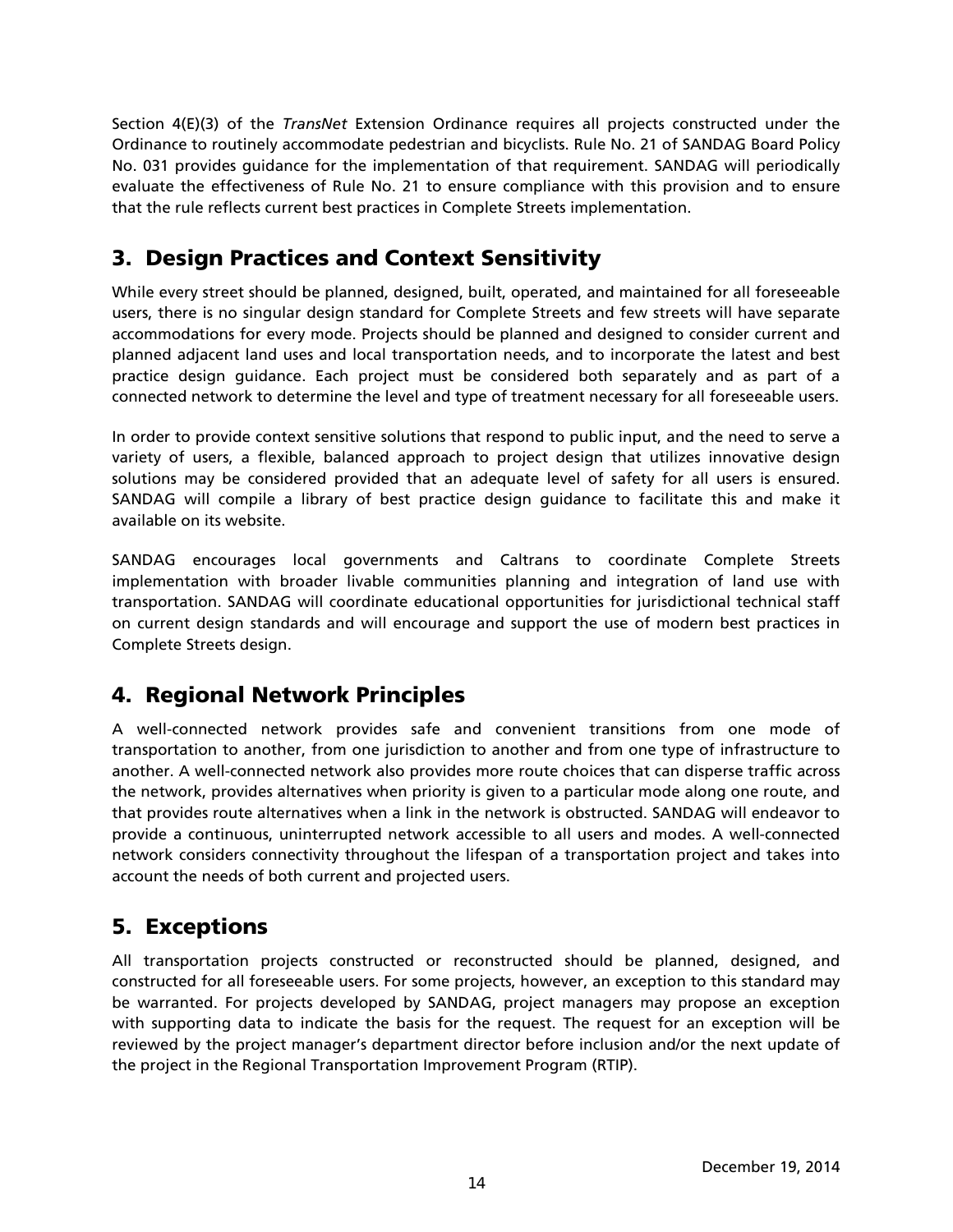Exceptions may be appropriate in the following cases:

- 5.1 Where specific modes of travel are prohibited by law. In such cases, efforts should be made to accommodate travel by prohibited modes elsewhere, as appropriate for each mode, to ensure network connectivity. Where a proposed project for a limited access facility would cross a major barrier (such as a river, railroad, or highway), consideration should be given to the opportunity to include access across the barrier for otherwise limited modes.
- 5.2 Where the cost of providing facilities for all travelers, especially pedestrians and bicyclists, would be excessively disproportionate to the need or likely use. Federal guidance defines this as exceeding 20 percent of the total project costs; however, this exception also should be context-sensitive. Where demand is high or a barrier is significant, a cost in excess of 20 percent may be warranted, but where demand is low, 20 percent may not. This exception must consider probable use through the life of the project, a minimum of 20 years.
- 5.3 Where approved or adopted plans or policies (such as local land use, zoning, or mobility planning) or present and anticipated market conditions indicate an absence of need for both current and future conditions of the anticipated project's life (a minimum of 20 years for roadways and 50 years for bridges).
- 5.4 Where unmitigable detrimental environmental impacts outweigh the need for full accommodation of all travel modes. In making this determination, the needs of all modes will be considered, with priorities determined based on the project context.

Exceptions that are recommended for approval will be reported to the Transportation Committee through the RTIP process where a member of the public may present opposition to that recommendation during public comment or in writing in advance of the meeting at which the exception recommendation is included. Exceptions should not be common.

All state, regional, and local agency projects included in the SANDAG programming document (known as the Regional Transportation Improvement Program) should be subject to applicable Complete Streets principles. SANDAG encourages each entity submitting projects to the RTIP to implement a process that allows for public participation and comment on whether those projects follow Complete Streets principles.

### 6. Performance Measures

SANDAG will evaluate the outcomes of this Complete Streets Policy in concert with regional performance measures, such as those developed for *the Regional Comprehensive Plan* and future long-range transportation plans. The policy will be subject to a biennial review of objective measures presented to the Transportation Committee for the committee to use in evaluating the effectiveness of the policy. These measures and their objectives include:

6.1 An increase in the number of projects that include multimodal connections to destinations by providing bicycle and pedestrian facilities, crossing improvements, traffic calming measures, wayfinding signs or other measures.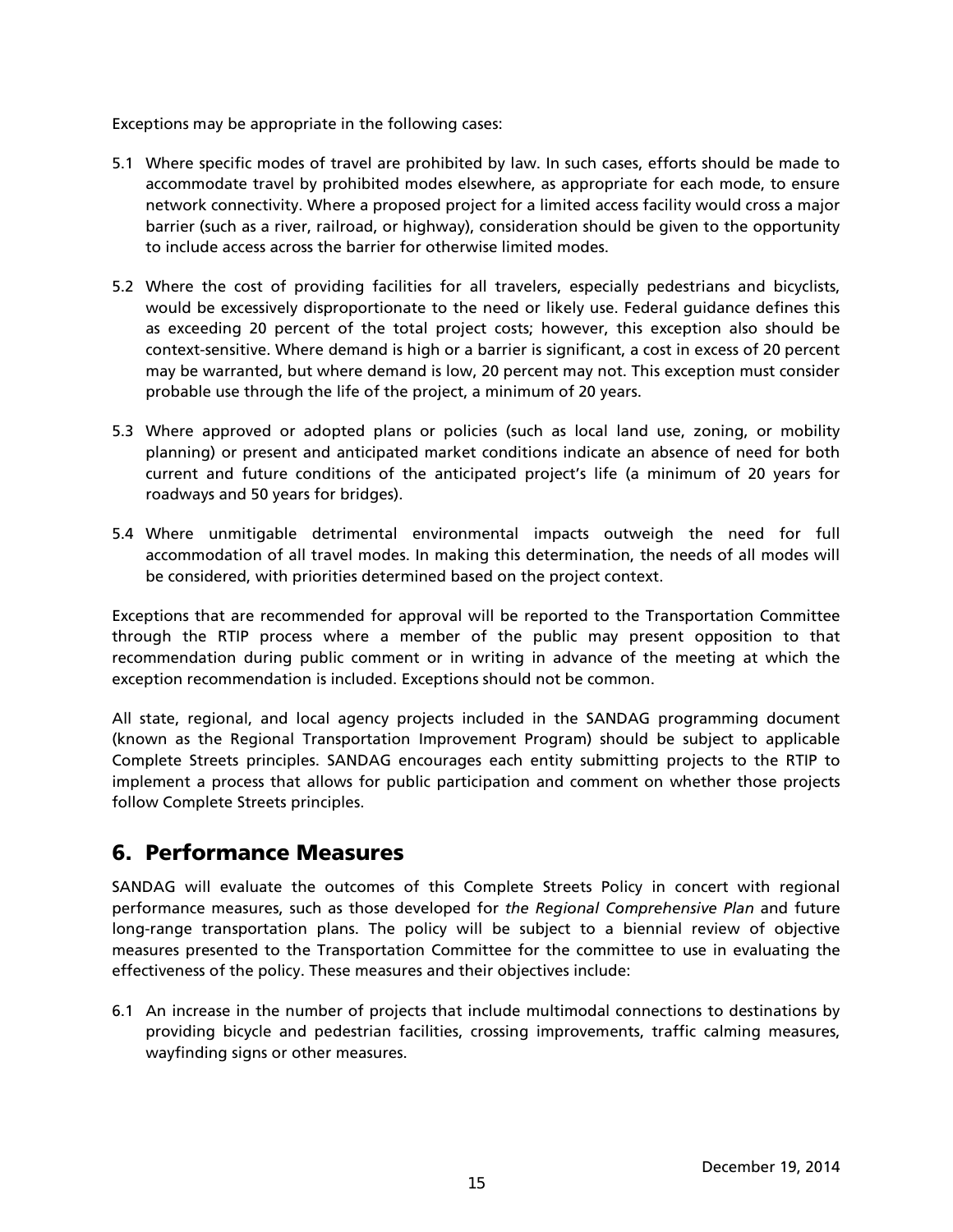- 6.2 An increase in the miles of new and upgraded bikeways and walkways in the region, and other improvements that improve access for biking, walking, and transit or improve monitoring of those modes.
- 6.3 An increase in member jurisdictions that have adopted this Complete Streets Policy, or their own separate policies, incorporating Complete Streets principles or that have revised the circulation element of their general plans in compliance with the California Complete Streets Act.
- 6.4 The number of staff members from SANDAG and local jurisdictions and other transportation agencies participating in training and events that reflect best practices in Complete Streets planning and design.
- 6.5 Progress in accomplishing activities identified in the "Implementation" section below.

### 7. Implementation

In addition to the measures described above in this policy, SANDAG will take the following actions in collaboration with member agencies and other affected agencies:

- 7.1 All projects developed by SANDAG are opportunities to improve access and mobility for all modes. Toward that end, SANDAG will create a project development checklist to ensure all projects implemented by SANDAG consider local mobility plans and accommodate the needs of all travel modes and the movement of goods to the extent appropriate. Use of the checklist will include coordination between departments and consultation with staff for all modes through participation on the project development team. (Estimated time to complete: nine months from adoption of the policy.)
- 7.2 Develop a process for coordinating the development of regional projects with local agency Complete Streets initiatives and include in that process a protocol for evaluating cost sharing opportunities. (Estimated time to complete: one year.)
- 7.3 Develop a project development checklist template that local agencies can use to ensure local projects result in Complete Streets. (Estimated time to complete: nine months.)
- 7.4 Collaborate with local jurisdiction, Caltrans, and transit operators to develop a regional database and mapping tool to facilitate coordinated development of local and regional Complete Streets plans. (Estimated time to complete: one year.)
- 7.5 Provide opportunities for SANDAG staff, and staff from member agencies, Caltrans, and transit operators to participate in trainings, workshops, and other educational events related to Complete Streets procedures and practices including, but not limited to, transportation safety, multimodal network planning, context-sensitive design, connecting transportation and land use decisions, and evaluating projects and the impact of transportation investments. This will be an ongoing activity to ensure practitioners are well informed about state-of-the-art practices.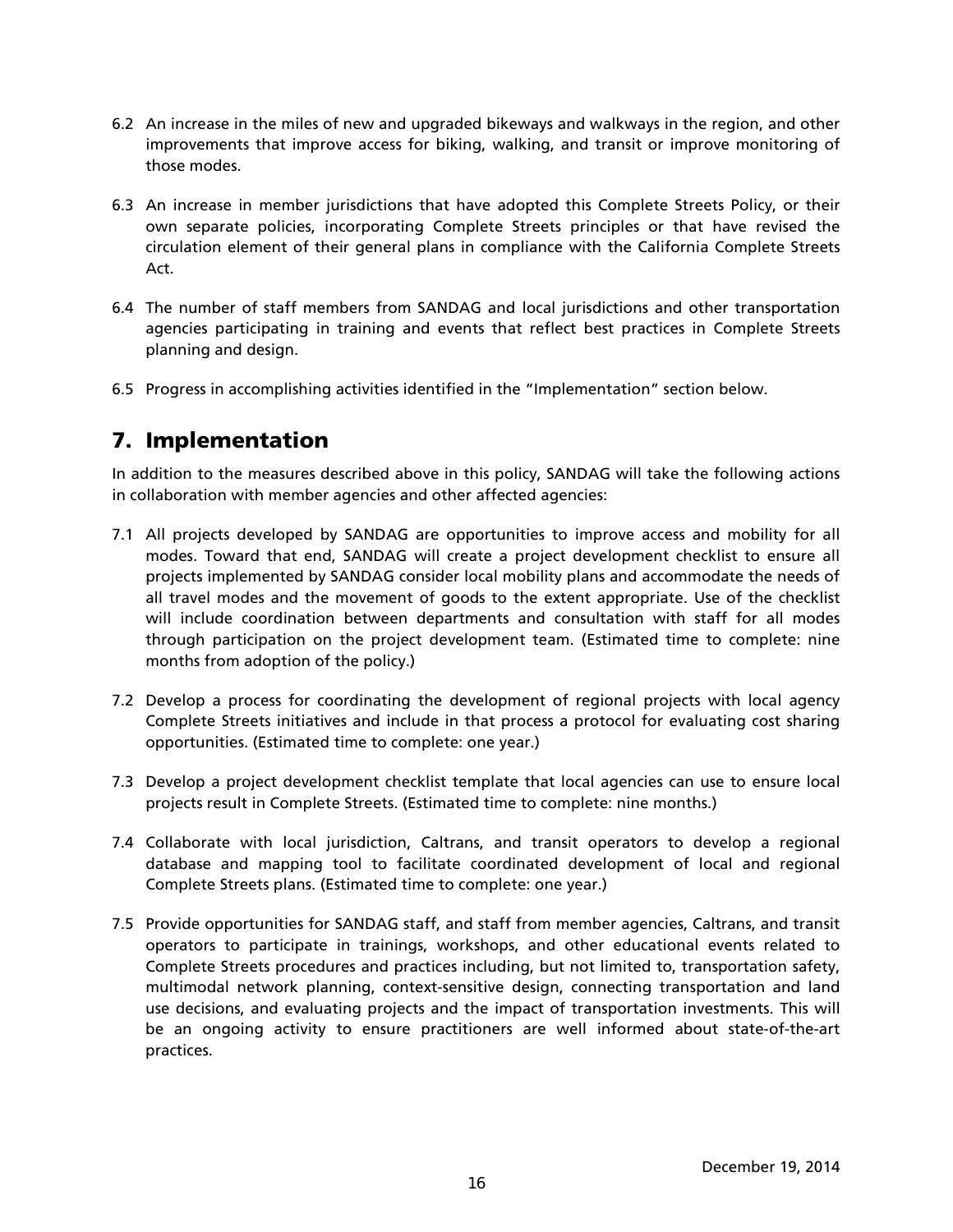- 7.6 Develop tools and reference materials as needed, such as guidance on best practices and innovation in street design, parking management strategies, storm water best practices, incorporating bicycle and pedestrian access to transit stops and stations, traffic impact studies, and public engagement tools. SANDAG will make these tools available to other entities on its website.
- 7.7 Continue work on related initiatives that support multimodal connections, including the Safe Routes to School and Safe Routes to Transit programs.
- 7.8 Develop a benchmarking process for SANDAG project managers to use as a tool for monitoring implementation of this Policy. (Estimated time to complete: 9 months.)
- 7.9 Provide a report to the Board of Directors on the implementation of this policy within one year of its adoption.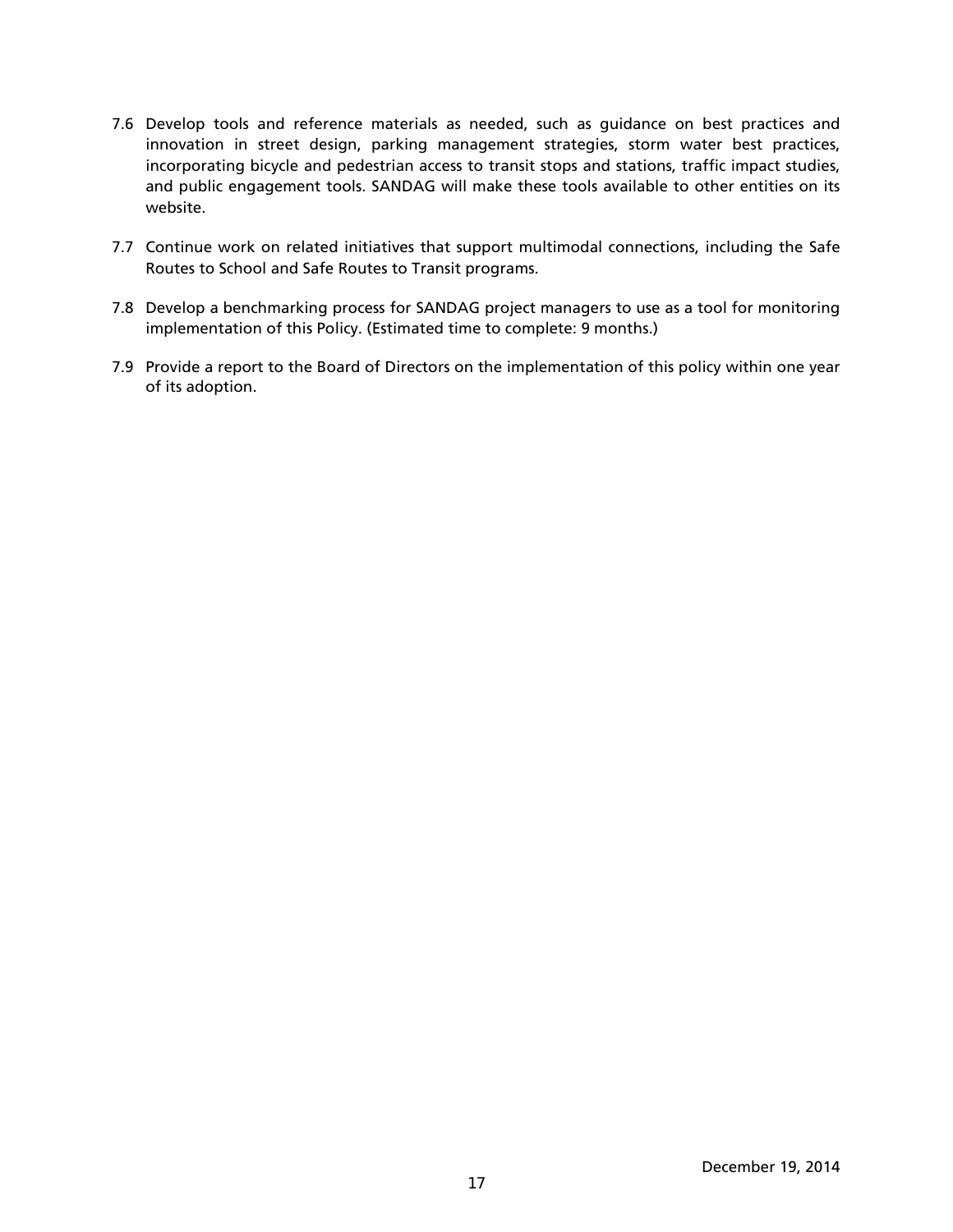### Regional Complete Streets Project Development Checklist

### **Introduction**

On December 19, 2014, the San Diego Association of Governments (SANDAG) Board of Directors adopted a Regional Complete Streets Policy (Policy). The Policy defines Complete Streets as it will be used to guide SANDAG in its role as an implementer of regional transportation projects and as the regional planning agency that programs transportation funds, sets long-range regional transportation policy, and provides technical assistance and support to local agencies. The Board action directed implementation action items such as this project development checklist and others to ensure all projects implemented by SANDAG consider local complete streets initiatives and accommodate the needs of all travel modes. The Policy document is available at:

[sandag.org/uploads/publicationid/publicationid\\_1909\\_18570.pdf](http://www.sandag.org/uploads/publicationid/publicationid_1909_18570.pdf)

### Background and Resources

In 2004, the SANDAG Board of Directors established a Smart Growth Strategy for the region's future growth and development. The strategy is illustrated on the Smart Growth Concept Map (SGCM), which was first adopted by the Board of Directors in 2006. The SGCM shows the location of existing, planned, and potential smart growth areas as well as planned habitat and open space. Projects located in a smart growth area must support walking and biking access, especially as it relates to transit. The *Smart Growth in the San Diego Region* [\(sandag.org/uploads/projectid/projectid\\_296\\_13993.pdf\)](http://www.sandag.org/uploads/projectid/projectid_296_13993.pdf) brochure provides descriptions of the seven smart growth place types. More details about the SGCM are available at:

#### [sandag.org/resources/smartgrowth/index\\_gmap.asp](http://www.sandag.org/resources/smartgrowth/index_gmap.asp)

Guidance on applying smart growth principles to transportation projects can be found in *Designing for Smart Growth, Creating Great Places in the San Diego Region (*[sandag.org/index.asp?projectid=344&fuseaction=projects.detail](http://www.sandag.org/index.asp?projectid=344&fuseaction=projects.detail)*).*

Transportation design guidance for Complete Streets is available from a variety of sources including, but not limited to, those listed below:

- *Riding to 2050 (see Chapter 7, Bicycle Design Guidelines)* [sandag.org/uploads/projectid/projectid\\_353\\_10862.pdf](http://www.sandag.org/uploads/projectid/projectid_353_10862.pdf)
- *Planning and Designing for Pedestrians* [sandag.org/uploads/publicationid/publicationid\\_713\\_3269.pdf](http://www.sandag.org/uploads/publicationid/publicationid_713_3269.pdf)
- *Caltrans Highway Design Manual Chapter 1000* [www.dot.ca.gov/hq/oppd/hdm/pdf/chp1000.pdf](http://www.dot.ca.gov/hq/oppd/hdm/pdf/chp1000.pdf)
- *NACTO Urban Street Design Guide* [nacto.org/usdg](http://nacto.org/usdg)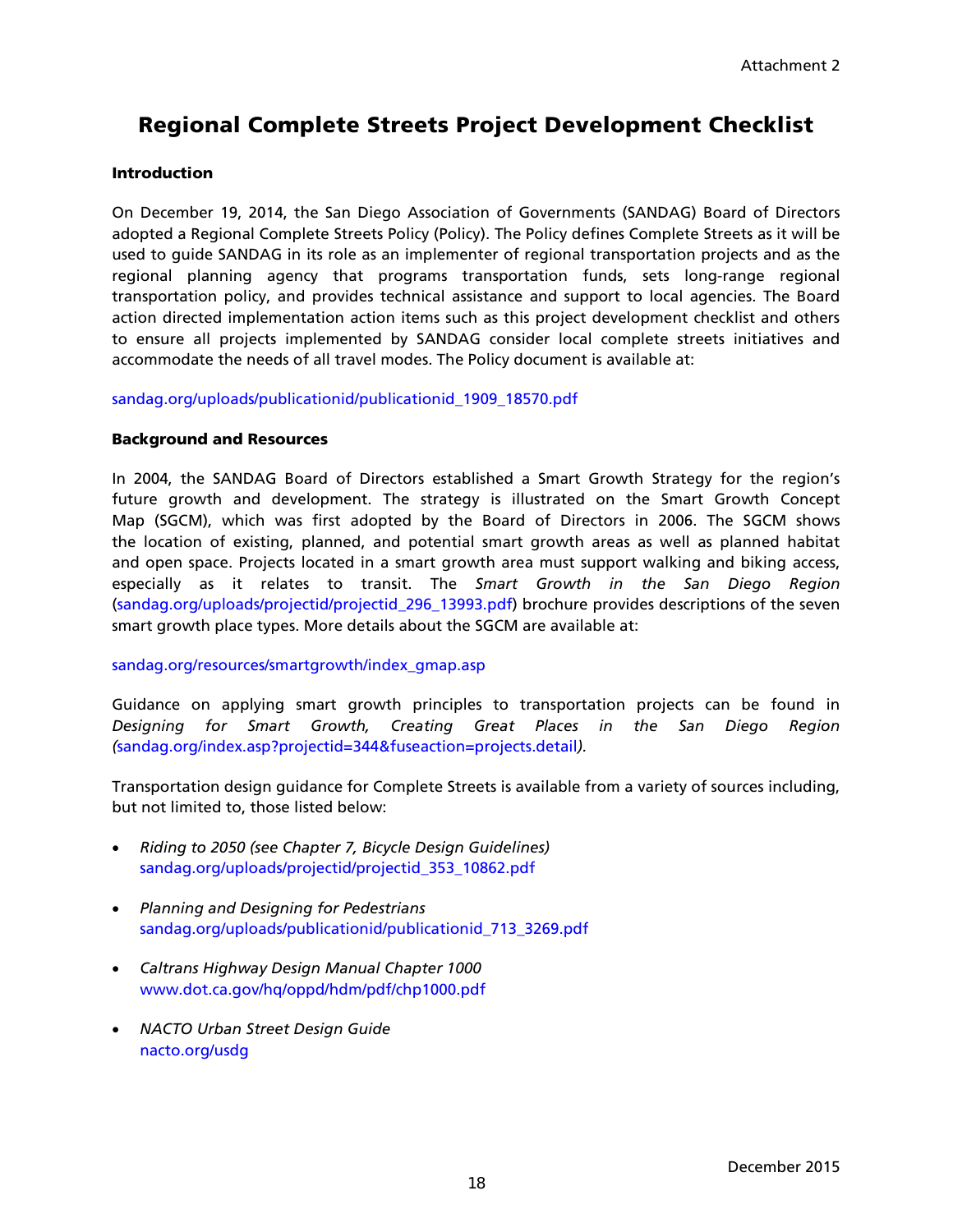- *NACTO Urban Bikeway Design Guide* [nacto.org/publication/urban-bikeway-design-guide](http://nacto.org/publication/urban-bikeway-design-guide/)
- *Active Transportation Implementation Strategy & Safe Routes to School Typologies* [sdforward.com/pdfs/RP\\_final/AppendixU16-ActiveTransportationImplementationStrategy.pdfh](http://www.sdforward.com/pdfs/RP_final/AppendixU16-ActiveTransportationImplementationStrategy.pdf)
- SANDAG Transit Design Guidelines

Local bicycle and pedestrian plans, safe routes to school plans, and Community Active Transportation strategies should all be consulted where they exist. Contact local jurisdiction planning and engineering departments in the project area to identify local plans.

### Using the Checklist

There are two occasions for employing the Complete Streets checklists.

- 1. The Project Initiation Complete Streets Checklist is completed and approved at the start of the project initiation process in the scoping document/feasibility study before the project is added to the Regional Transportation Improvement Program (RTIP).
- 2. If changing project scope, the Project Amendment Complete Streets Checklist must be completed and approved prior to amending the project in the RTIP. This is necessary because any exceptions to complying with this policy must be reported to the Transportation Committee as part of the RTIP approval process.

If all modes of travel cannot be accommodated in the project consistent with local and regional plans, the checklist requires an explanation of the circumstances that justify that decision. Discuss the issue with your Director to determine if the project should be submitted for review by the SANDAG Active Transportation Working Group. Be sure the project does not preclude design features that could be added in the future if funds become available.

Project Managers preparing the Checklist should consult with planners in the Land Use Coordination section to assist with the planning context and answer any specific questions for clarification.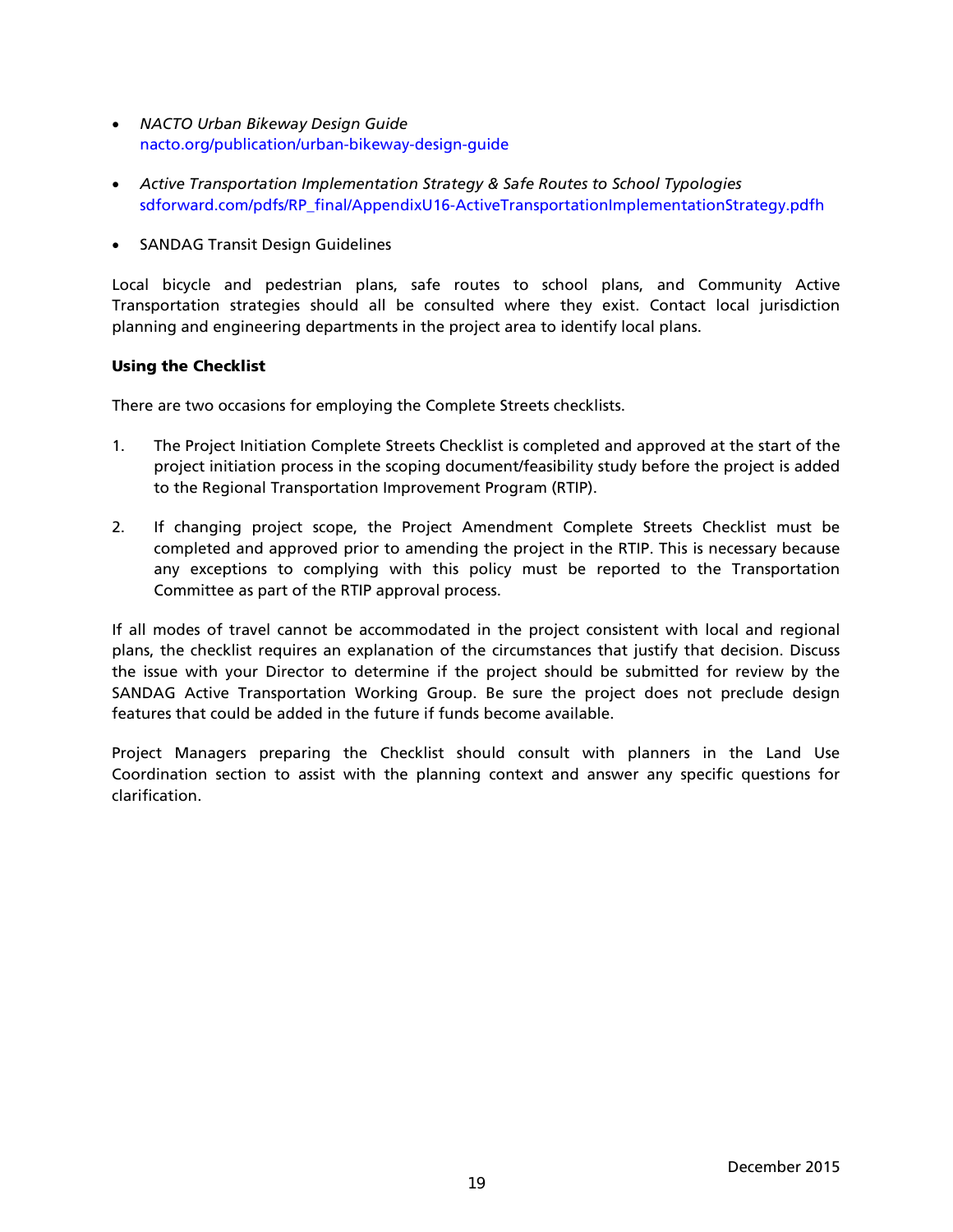### Project Initiation Complete Streets Checklist

| <b>Project Title:</b>                  |  |
|----------------------------------------|--|
| <b>Project Location:</b>               |  |
| <b>Contact Name, Phone, and Email:</b> |  |

*Existing Conditions (To be completed by SANDAG Planning Staff working with Project Manager)*

1. What accommodations for people walking or riding bikes exist in the project area? Include accommodations on any existing transportation facility, and any facilities that the project will intersect or cross. See GIS Senior Analyst for any questions.

SANDAG Regional Bike Map: [gis1.sandag.org/BikeMap2015/index.html](http://gis1.sandag.org/BikeMap2015/index.html)

SANDAG Sidewalk Map: M:\RES\GIS\Sidewalks\SanDiegoSidewalkNetwork\_6\_17

City of San Diego Sidewalk Inventory: (website available in 2016)

Google Maps: [www.google.com/maps](https://www.google.com/maps)

- 2. If there are no existing pedestrian or bicycle facilities, how far from the proposed project are the closest parallel bikeways and walkways?
- 3. Describe the existing level of pedestrian or bicycle activity along the project corridor based on available data from the Regional Bike Counter Network and/or baseline data collection. See Bike Program Manager for baseline data collection.

Regional Bike Counter Network webpage:

[sandag.org/index.asp?classid=34&projectid=496&fuseaction=projects.detail](http://www.sandag.org/index.asp?classid=34&projectid=496&fuseaction=projects.detail)

4. What trip generators (existing and planned) are in the vicinity of the proposed project that might attract walking or bicycling customers, employees, students, visitors or others? See GIS Senior Analyst for any questions.

Land Use Database Connections: \dc.pila.LIS.ago.sde\lis.GIS.Land\lis.GIS.ludu2014

- 5. What existing challenges or barriers could the proposed project address for people walking or bicycling in the vicinity of the proposed project?
- 6. What is the crash history in the project area? If the crash history of the site is high, what proposed project strategies will address public safety?

Transportation Injury Mapping System: [tims.berkeley.edu/page.php?page=tools](http://tims.berkeley.edu/page.php?page=tools)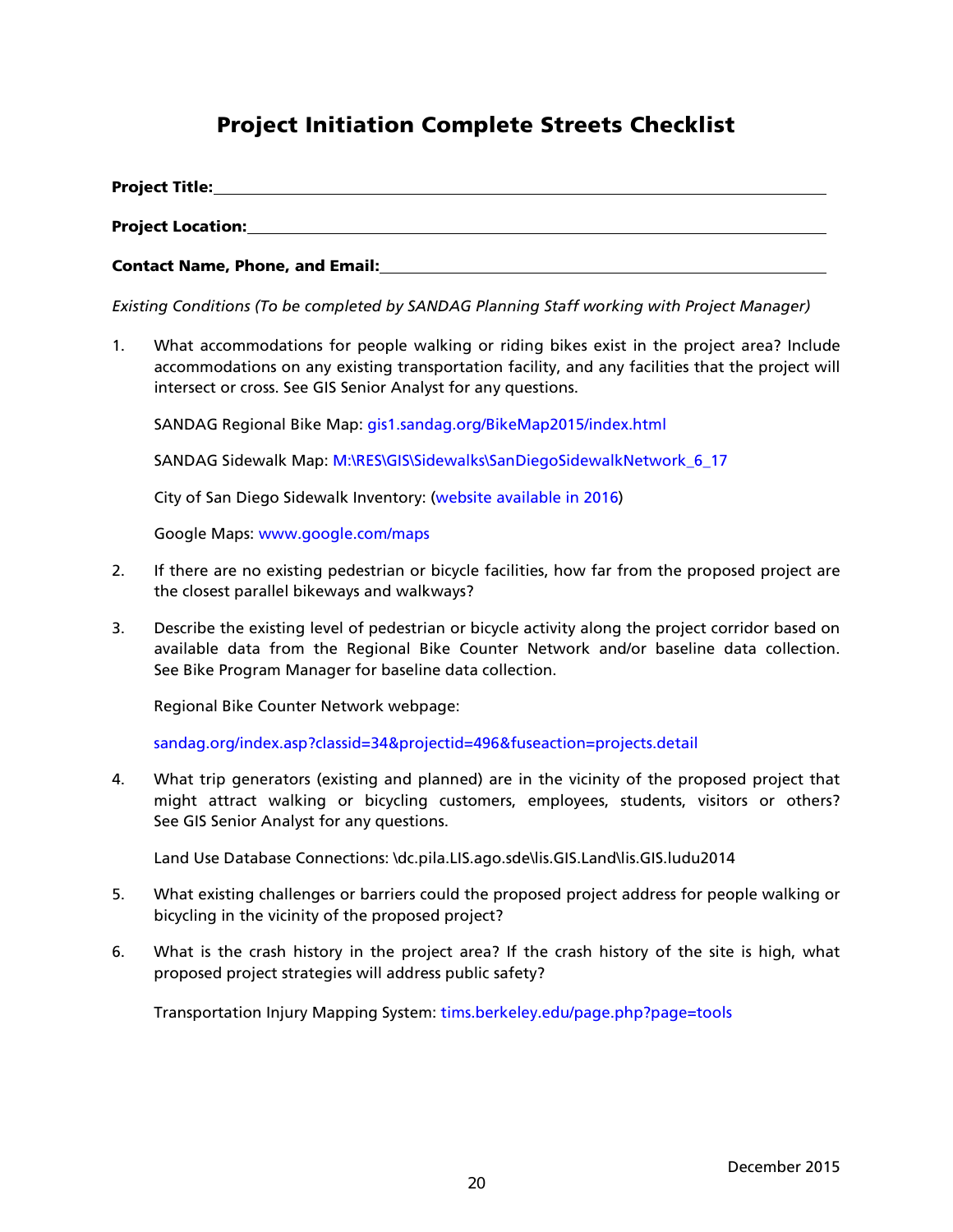*Planning Context (To be completed by Planning Staff working with Project Manager)*

1. Is the project in a Smart Growth Area as defined by the Smart Growth Concept Map? See Land Use Principal Planner for any questions.

Smart Growth Concept Map: [sandag.org/uploads/projectid/projectid\\_296\\_13994.pdf](http://www.sandag.org/uploads/projectid/projectid_296_13994.pdf)

2. What local or regional plans will be consulted in the development of the project? (Include bicycle and pedestrian plans, safe routes to school and safe routes to transit plans, community active transportation strategies, streetscape enhancement plans, community plan mobility elements, and other relevant plans provided by local agencies).

SANDAG Intergovernmental ReviewResource List:

[sandag.org/index.asp?classid=12&projectid=379&fuseaction=projects.detail](http://www.sandag.org/index.asp?classid=12&projectid=379&fuseaction=projects.detail)

3. Where the project can contribute to the implementation of local plans, has a local jurisdiction contribution been identified and included in the project budget?

### *Proposed Project (To be completed by Project Manager)*

- 1. How will the project development process respond to the mobility plans of local agencies?
- 2. Briefly describe the existing and future travel demand for all modes and how the proposed project will serve that demand.
- 3. Will the project sever existing access for any modes? If so, describe the circumstances and how the project will mitigate that loss of access. If the lost access cannot be mitigated, explain why not.
- 4. What accommodations are proposed for people walking or riding bikes in the project design?
- 5. Will the proposed project remove an existing bicycle or pedestrian facility or block access? If yes, how will that access be restored?
- 6. If the proposed project would not provide both bicycle and pedestrian accommodation, or if the proposed project would hinder non-motorized access, describe the circumstances that create this constraint.
- 7. If cost is assumed to be a factor in limiting access for people walking or riding a bike, explain how costs for the walking and biking improvements were allocated, and describe the key cost elements and their costs in relation to the overall project cost.
- 8. If existing right-of-way is a constraint, has acquisition of additional right-of-way been considered?
- 9. How will the project development process ensure access for people walking or riding bikes is maintained during project construction?
- 10. Have all parties responsible for ongoing maintenance of the facility been identified?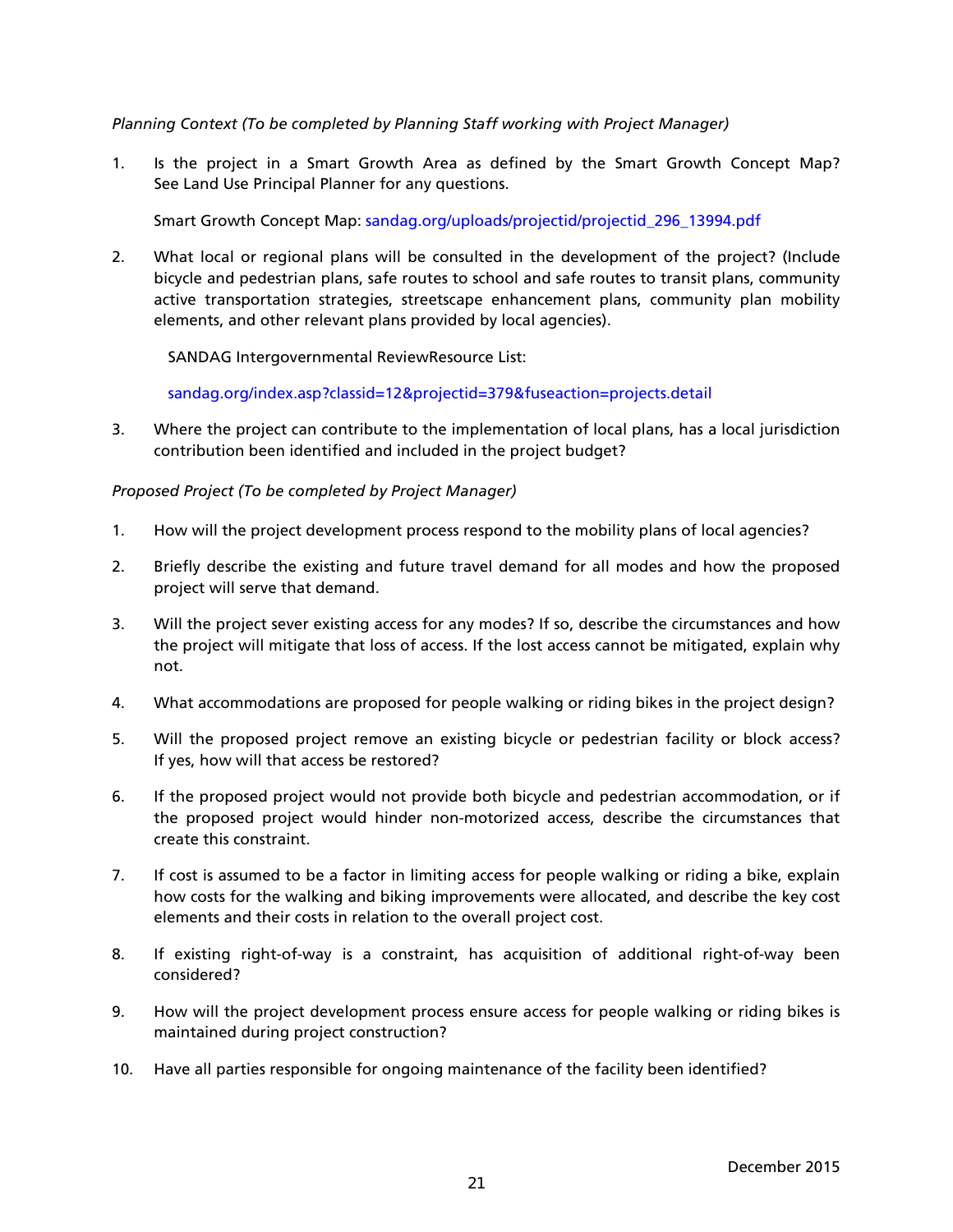### Complete Streets Certification

This project does/does not accommodate all users as requested by Complete Streets policy.

| Completed by:             |      |                     |      |
|---------------------------|------|---------------------|------|
|                           | Name | Title               | Date |
| Reviewed and approved by: |      | Department Director |      |
|                           | Name | Title               | Date |

If this project will not meet the needs of all modes of travel that are not prohibited access by law, report this outcome to the Transportation Committee as part of the RTIP approval process with an explanation of the factors that led to that decision.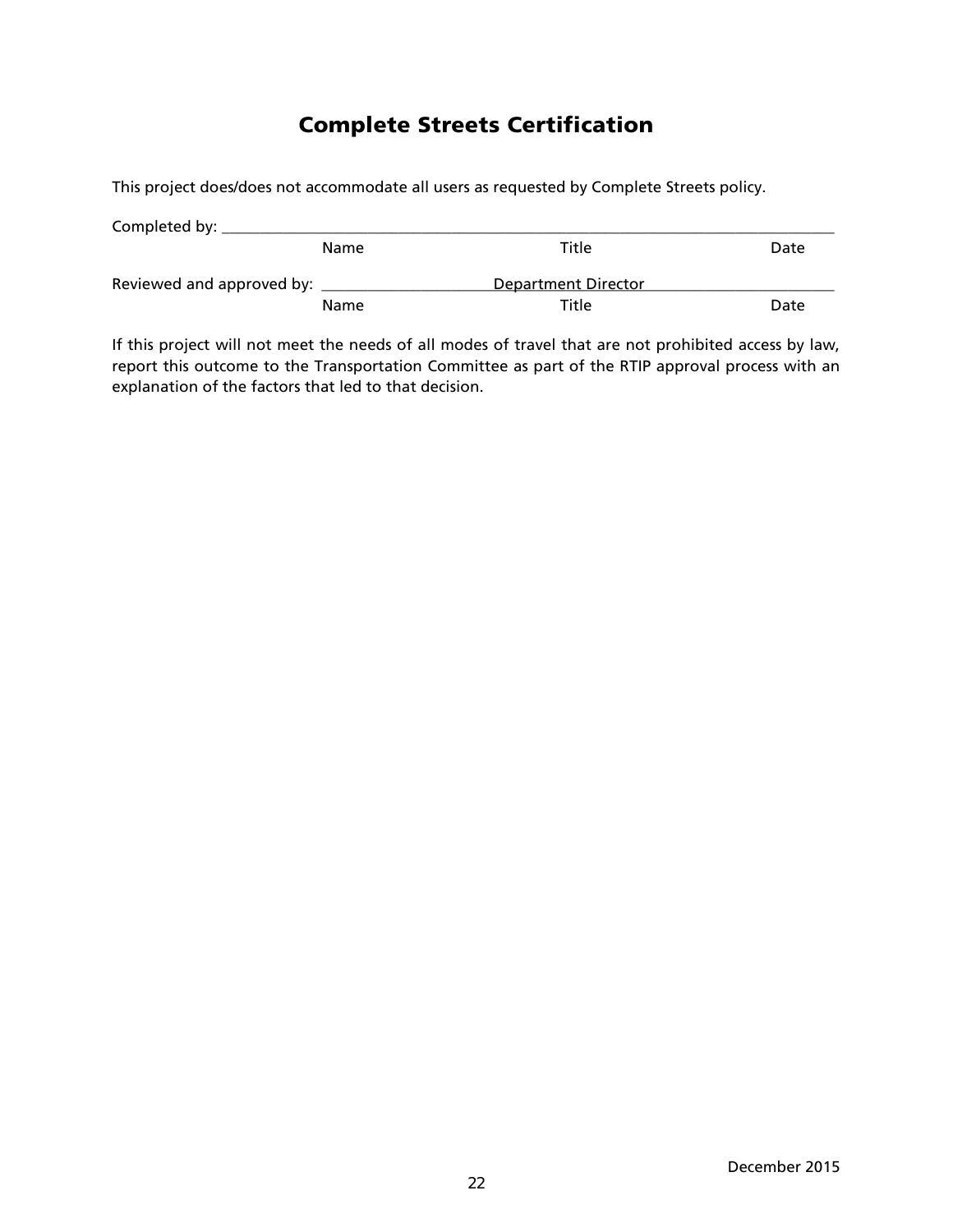### Project Amendment Complete Streets Checklist

| <b>Project Title:</b>                  |  |
|----------------------------------------|--|
| <b>Project Location:</b>               |  |
| <b>Contact Name, Phone, and Email:</b> |  |

*Existing Conditions (To be completed by SANDAG Planning Staff working with Project Manager)*

1. If the land use or transportation context for the project changed since project initiation, explain how, and how those changes are affecting the plan, design, and estimated cost. Has observed pedestrian or bicycle activity along in the project area changed since the project was initiated, and if so, by how much? Has the project plan or design been modified to reflect that change? See Bike Program Manager for baseline data collection

Regional Bike Counter Network webpage:

[sandag.org/index.asp?classid=34&projectid=496&fuseaction=projects.detail](http://www.sandag.org/index.asp?classid=34&projectid=496&fuseaction=projects.detail)

2. Has the crash history in the project area changed since the initial assessment? If so, how? Does the current project design respond to any changes in the crash history?

Transportation Injury Mapping System: [tims.berkeley.edu/page.php?page=tools](http://tims.berkeley.edu/page.php?page=tools)

#### *Planning Context (To be completed by Planning Staff working with Project Manager)*

- 1. Have any new local or regional plans been completed, or have any existing plans been updated since the project was initiated? (Include bicycle and pedestrian plans, safe routes to school and safe routes to transit plans, community active transportation strategies, streetscape enhancement plans)
- 2. How does the current proposed project respond to these new plans?

#### *Current Project Proposal (To be completed by Project Manager)*

- 1. Have there been any changes in how the proposed project will accommodate people walking or biking, the movement of private vehicles, transit, or freight? Address access along the project corridor and across it.
- 2. Has the cost of accommodating any mode changed significantly? (If so, by how much? Dollar amount or percent change.) Will the completed project, as currently proposed, fully accommodate all modes? If not, why not?
- 3. What is the current estimated cost of including full accommodation for all modes?
- 4. If the proposed project would not provide both bicycle and pedestrian accommodation, or if the proposed project would hinder non-motorized access, describe the circumstances that cause this.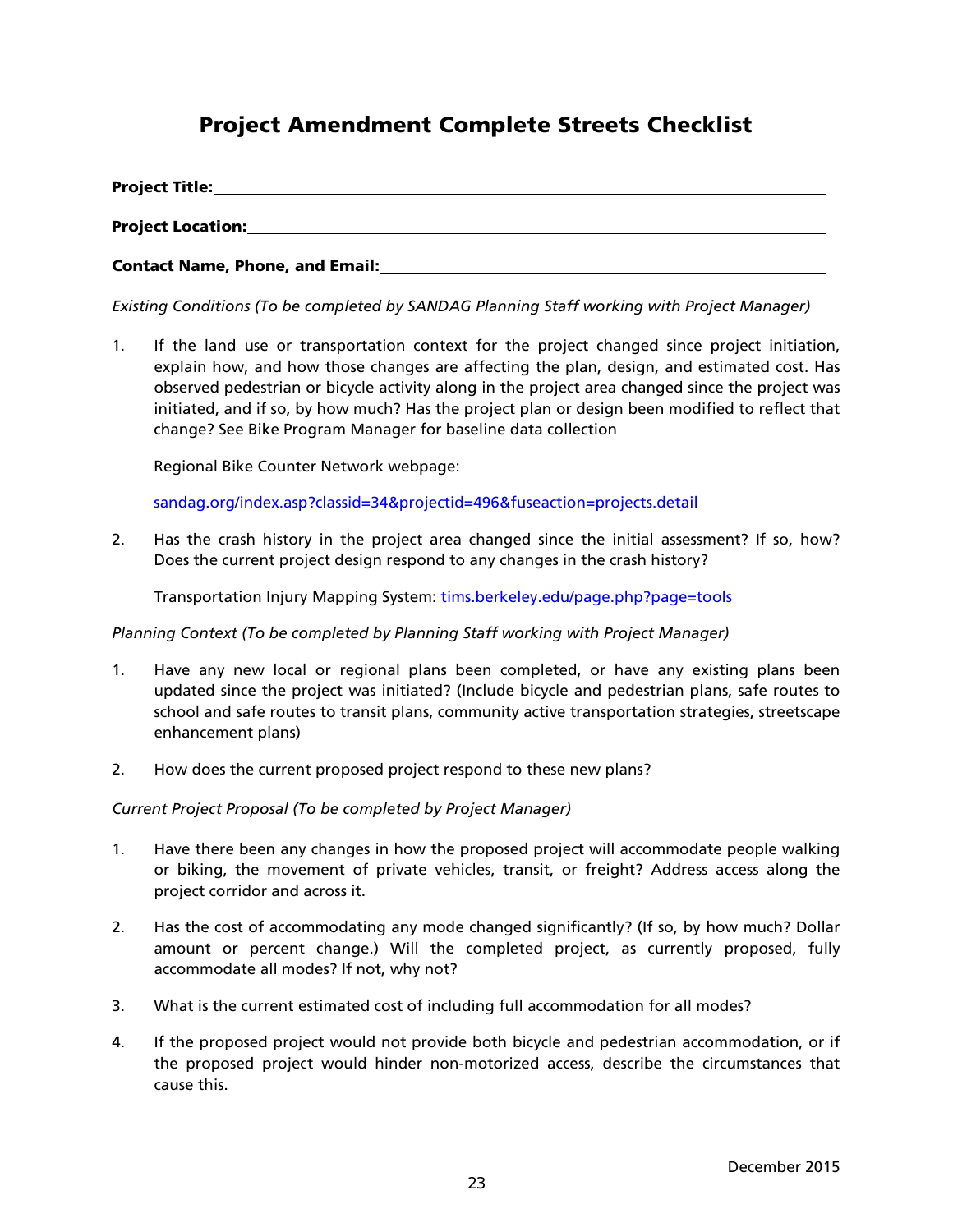- 5. If cost is assumed to be a factor in limiting access for people walking or riding a bike, explain the factors that impact the cost, and how those costs were allocated.
- 6. If existing right-of-way is a constraint, has acquisition of additional right-of-way been considered? If so, what is the estimated cost of that right-of-way?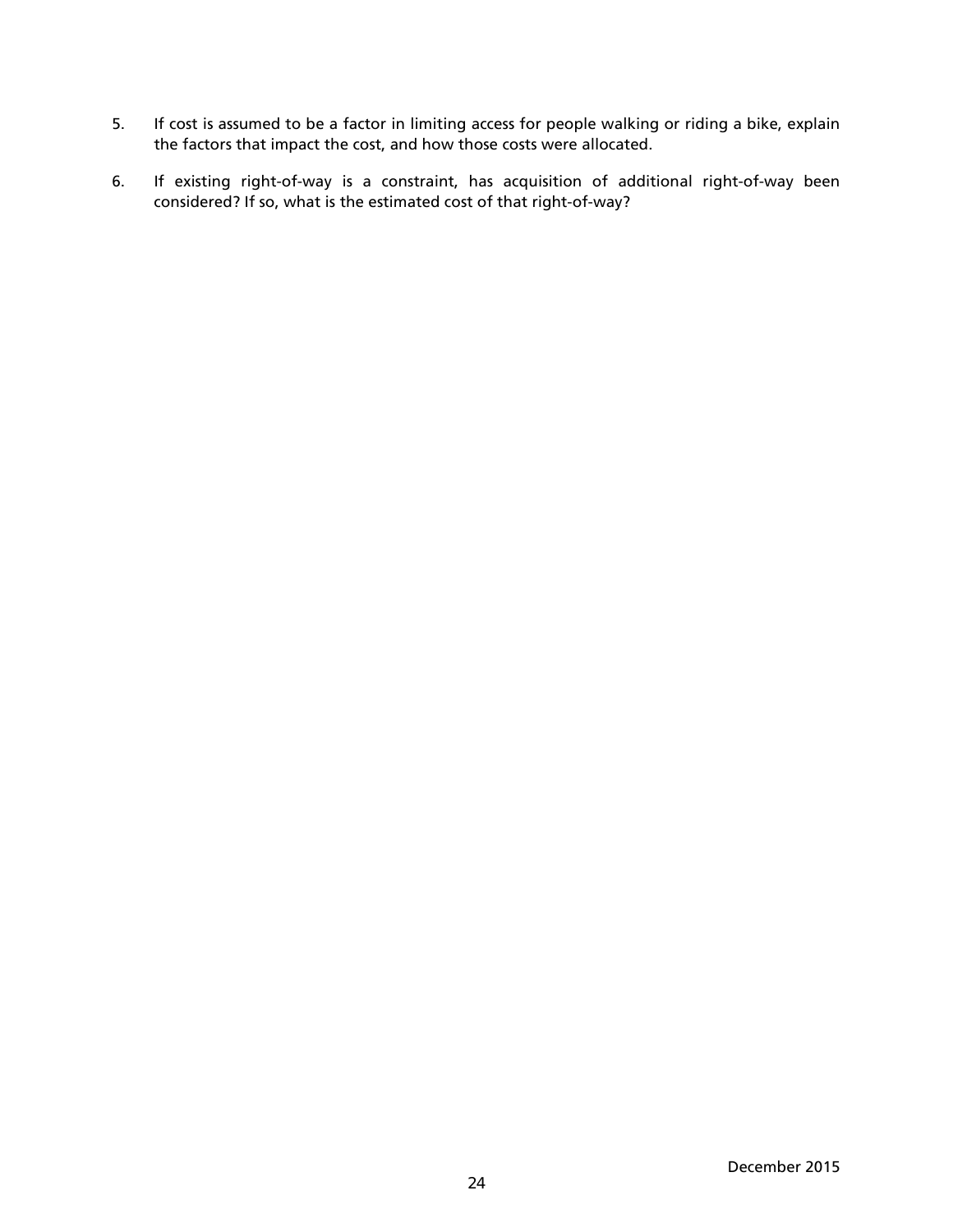### Complete Streets Certification

This project does/does not accommodate all users as requested by Complete Streets policy.

| Completed by:             |      |                     |      |
|---------------------------|------|---------------------|------|
|                           | Name | Title               | Date |
| Reviewed and approved by: |      | Department Director |      |
|                           | Name | Title               | Date |

If this project will not meet the needs of all modes of travel that are not prohibited access by law, report this outcome to the Transportation Committee as part of the RTIP approval process with an explanation of the factors that led to that decision.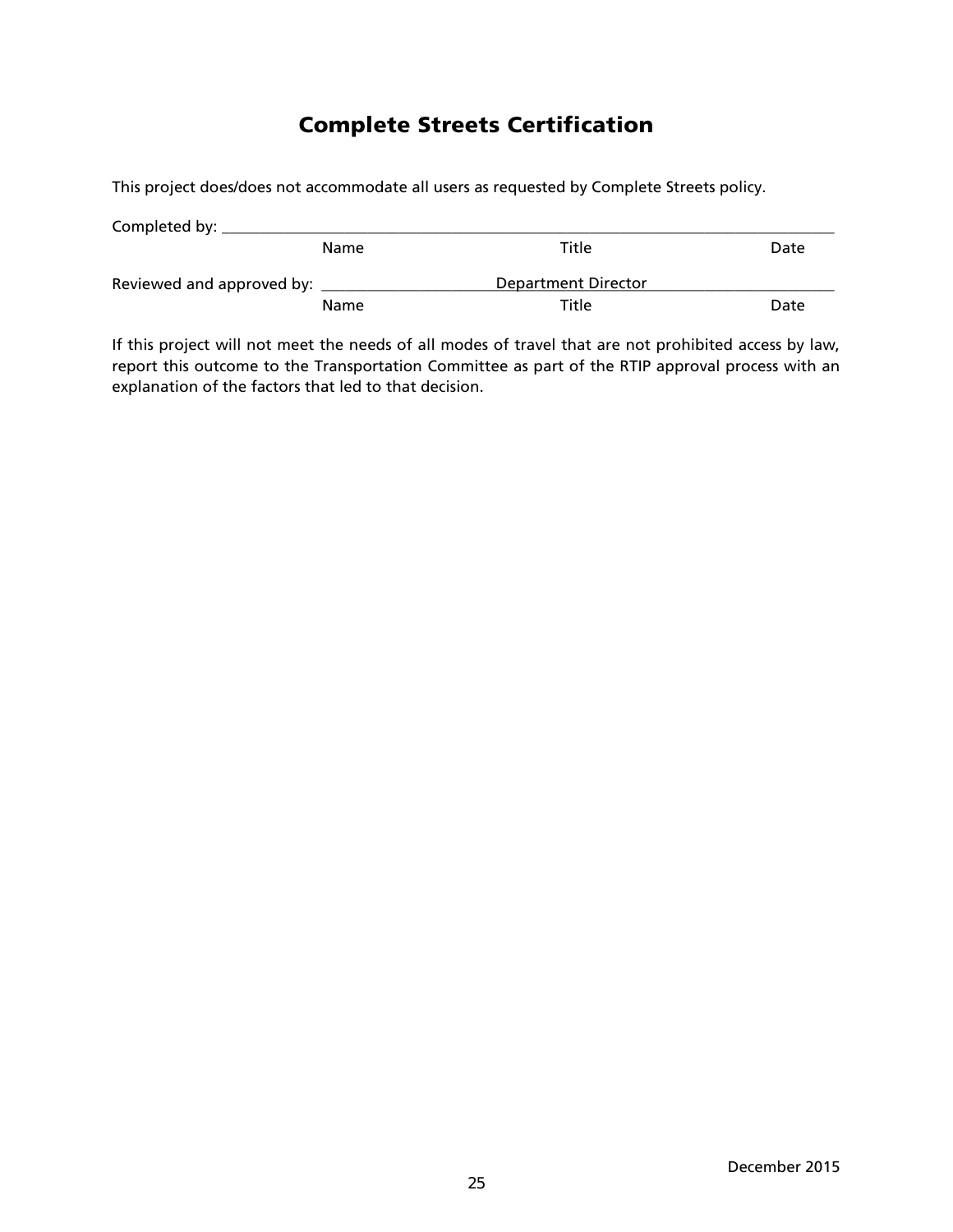### Local Complete Streets Sample Checklist: A Tool for Local Agencies

### Introduction

This Complete Streets Sample Checklist is designed as a tool for local agencies to use in developing their own internal process for evaluating whether new transportation projects plan for and accommodate all modes of travel to the extent warranted. *Use of the local sample checklist is optional, can be adapted to meet specific local agency goals, and is not a requirement for receiving any transportation funds administered by SANDAG.*

### Using the Checklist

The Complete Streets Sample Checklist is a tool that can be used when a transportation project is initiated to ensure that all modes are considered in the initial scoping and budgeting of the project. When evaluating existing and potential facilities for each mode, it is often useful for the project to take a holistic approach and consider the corridor context or surrounding transportation network. Because it may not be necessary or feasible to accommodate all modes in every project, the sample checklist provides a mechanism for exploring the application of complete streets solutions in the broader project area and documenting the circumstances that explain the decision.

### Project Initiation Complete Streets Checklist

|      | <b>Existing Conditions</b>                                           |  |  |  |  |
|------|----------------------------------------------------------------------|--|--|--|--|
|      | What infrastructure currently exists to support each mode of travel? |  |  |  |  |
| Auto | Total number of travel lanes                                         |  |  |  |  |

|   | Auto                            | Total number of travel lanes                     |
|---|---------------------------------|--------------------------------------------------|
|   | Transit                         | Route numbers/headways _____________             |
|   |                                 | Transit stops/amenities _______________          |
|   |                                 | Transit priority measures _____________          |
|   | Pedestrian facilities           | Sidewalk - width and condition ______            |
|   |                                 | Sidewalk - both sides of street?                 |
|   |                                 | Adequate street crossings ____________           |
|   |                                 | Sidewalk shading / street trees ________         |
|   | ADA compliant?                  | Deficiencies __________________________          |
|   | <b>Bike facility/facilities</b> |                                                  |
|   | Lighting                        | Street lighting? _____ Pedestrian lighting? ____ |
|   | Storm water                     |                                                  |
| П | Auto parking                    |                                                  |
|   | Bike parking                    |                                                  |

Add details as necessary to describe any infrastructure deficiencies, walking and biking conditions, and/or challenges for transit performance.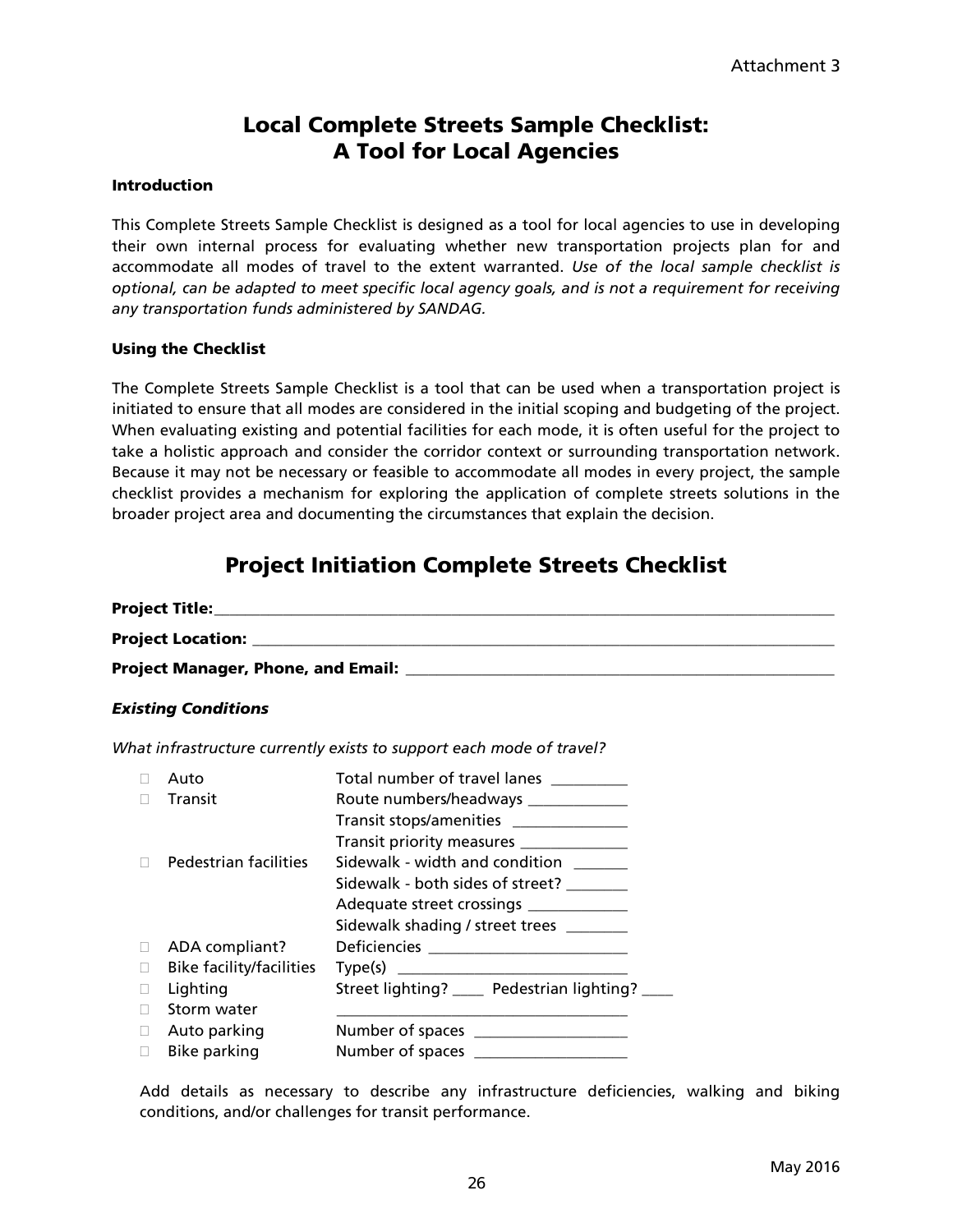*What is the existing level of demand to the extent data are available?* 

- $\Box$  Auto ADT □ Transit Passengers per day by route <u>\_\_</u> Passengers per day by stop \_\_
- $\Box$  Pedestrians\*
- $\Box$  Bikes\*

\* In the absence of existing demand data for bike and pedestrian traffic, document the surrounding land uses that are likely to attract significant traffic by these modes.

#### *What is the safety record over the last five years for the project area?*

- $\Box$  Auto-involved crashes
- $\Box$  Pedestrian-involved crashes
- $\Box$  Bicycle-involved crashes
- $\Box$  Pedestrian and bicycle-involved crashes within 1/4 mile of transit stops  $\_\_$

### *Coordination with transit agencies*

 $\Box$  What existing challenges could the proposed project address for transit routes in the vicinity of the proposed project? What transit priority measures could improve transit performance? (Recommendation: Coordinate with the Metropolitan Transit System [MTS] or North County Transit District [NCTD])

#### Recommendations:

- $\Box$  Test existing and potential future bus turn movements using "auto-turn" software to accommodate 45-foot coach buses
- $\Box$  Minimize corner bulb-outs that conflict with bus movements; avoid installing bulbouts on corners with bus stops or with bus turns; consider creating in-lane bus stops as an alternative
- $\Box$  Work with transit operators to assess impacts of roadway capacity reductions to buses
- $\Box$  Work with transit operators to assess impacts of traffic calming measures to buses
- $\Box$  Provide separate travel ways for bike and bus traffic whenever possible
- $\Box$  Ensure 11-foot minimum lane widths for travel lanes used by buses
- $\Box$  Avoid traffic calming measures on bus travel lanes that are incompatible with buses (e.g., speed bumps, speed tables, etc.)
- $\Box$  Coordinate proposed bus stop relocations with MTS/NCTD
- $\Box$  Provide safe path of travel to/from bus stops (adequate sidewalks, crosswalks)
- $\square$  Ensure vertical/horizontal clearances for buses
- $\Box$  Coordinate with transit operators on need for existing or future transit priority measures such as transit signal priority in future transit-only lanes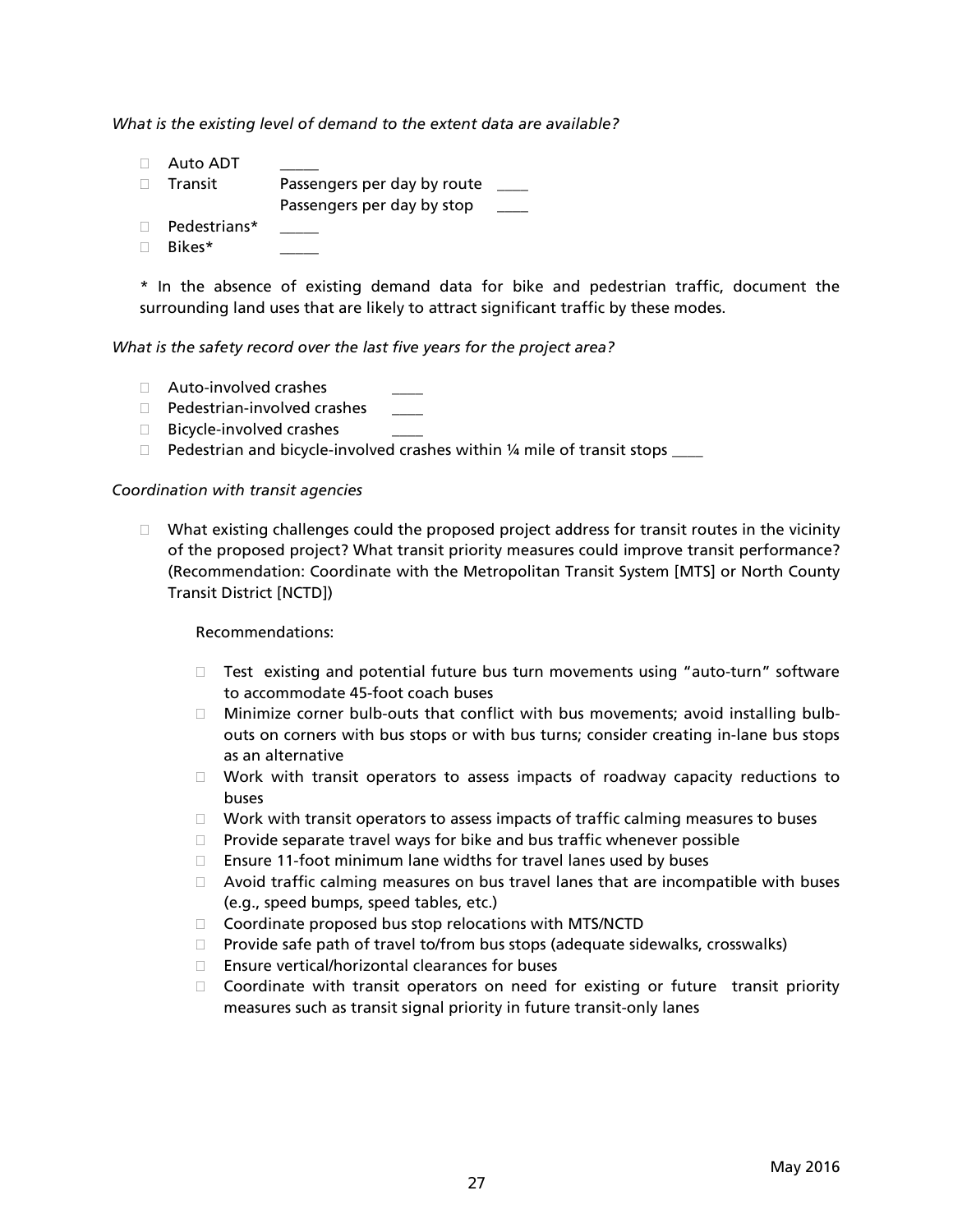### *Planning Context*

*Have the following documents been checked for planned facilities?*

- □ Pedestrian Master Plan
- □ Bicycle Master Plan
- □ Community Active Transportation Strategy
- $\Box$  Community Plans and Facility Financing Plans
- □ Climate Action Plan
- □ SANDAG Regional Plan (highway, transit, rail, transportation demand management)
- □ SANDAG Regional Transportation Improvement Program
- □ SANDAG Regional Bike Plan
- □ SANDAG Smart Growth Concept Map (to help determine context)
- D Pending local development proposals

Briefly describe relevant planned facilities and development proposals. Is there an opportunity to enhance this transportation project beyond existing plans to provide an enhanced walking, biking, or transit experience for future users of this corridor?

*Forecasted travel demand*

- Auto ADT \_\_\_\_\_ Forecast year \_\_\_\_
- Transit \_\_\_\_\_ Forecast year \_\_\_\_
- D Pedestrian\* \_\_\_\_\_ Forecast Year \_\_\_\_
- Bike\* \_\_\_\_\_ Forecast Year \_\_\_\_

\*If forecasts do not exist for future bike and pedestrian traffic, identify significant future land uses or other conditions that would influence demand.

### *Proposed Project*

*Will the proposed transportation project adequately and safely accommodate all modes, or are there opportunities to adequately and safely accommodate all modes through the larger project area?* 

- Auto
- Auto parking
- $\Box$  Transit
- D Pedestrian
- $\Box$  Bike
- **Bike parking**
- ADA Compliant

For the proposed transportation project: Briefly describe the proposed accommodations or traffic calming measures for each mode and the features that will make the accommodations more friendly to people walking, biking, and using transit including urban greenery such as street trees, buffers from high speed traffic, street lighting, transit stop amenities, transit priority measures, etc.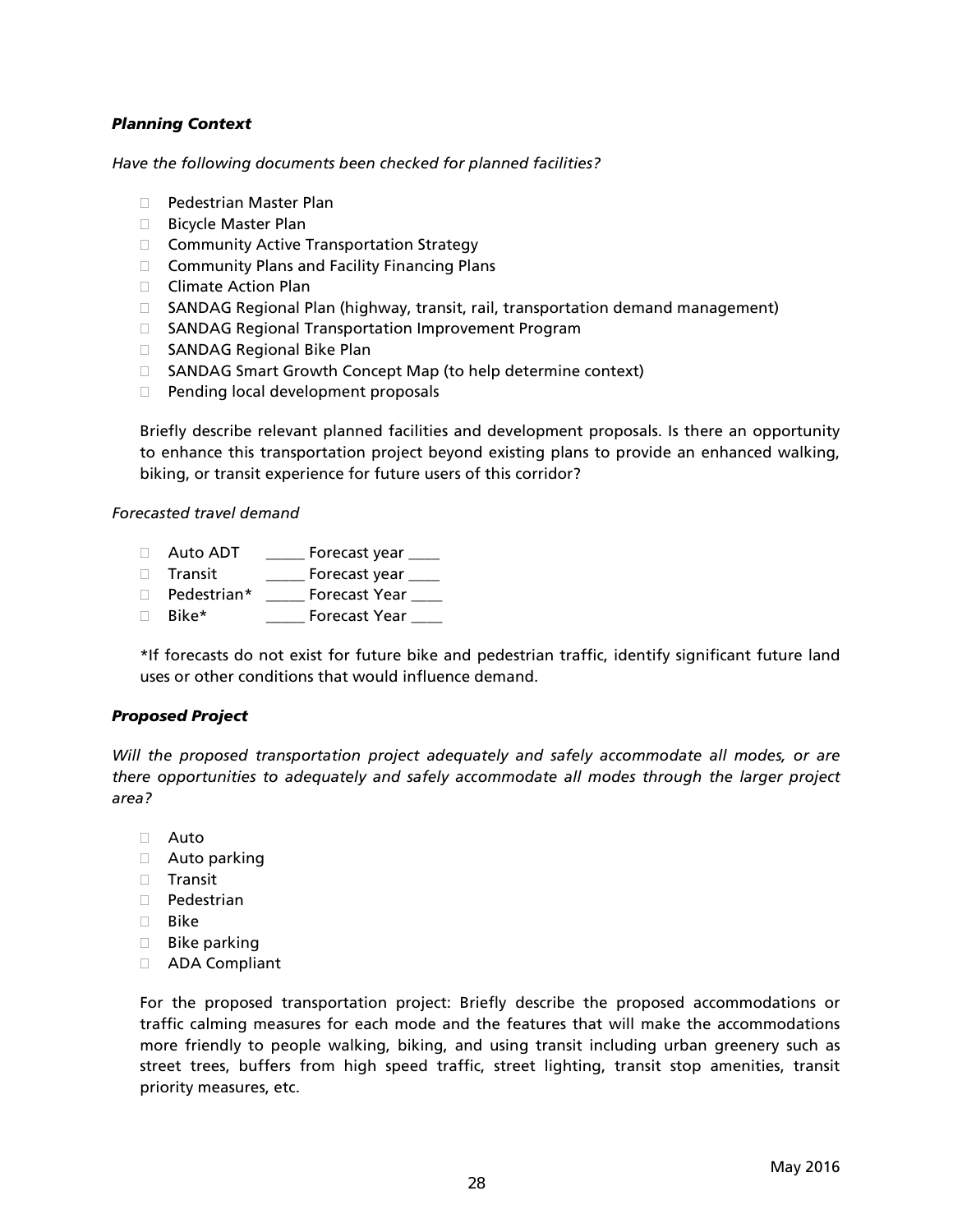For any mode not adequately accommodated through the proposed transportation project, describe the constraints or justify the lack of demand. Describe any relevant alternative access.

### Complete Streets Certification

This project does/does not accommodate all modes of travel as outlined in the [local guiding policy].

| Completed by                           |      |       |      |
|----------------------------------------|------|-------|------|
|                                        | Name | Title | Date |
| Reviewed and approved by: ____________ |      |       |      |
|                                        | Name | Title | Date |
|                                        |      |       |      |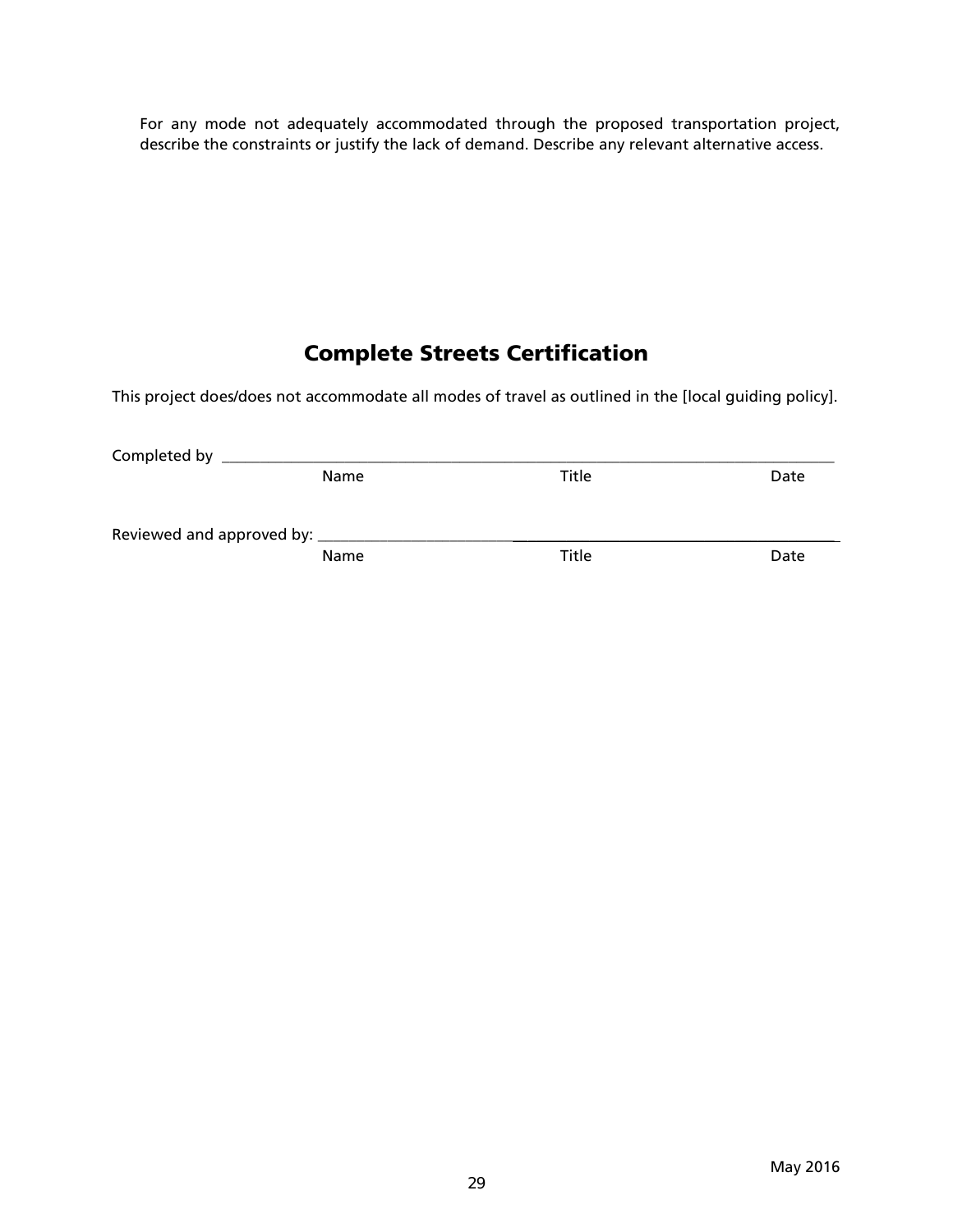### **Resources**

The following documents are useful resources for how to plan and design Complete Streets:

*[Smart Growth in the San Diego Region](http://www.sandag.org/uploads/projectid/projectid_296_13993.pdf)*, a brochure that provides descriptions of the seven smart growth place types and the Smart Growth Concept Map.

*[Designing for Smart Growth, Creating Great Places in the San Diego Region,](http://www.sandag.org/index.asp?projectid=344&fuseaction=projects.detail)* provides guidance on applying smart growth principles to transportation projects in smart growth areas.

Transportation design guidance for Complete Streets is available from a variety of sources including, but not limited to, those listed below:

- [Riding to 2050 \(see Chapter 7, Bicycle Design Guidelines\)](http://www.sandag.org/uploads/projectid/projectid_353_10862.pdf)
- [Planning and Designing for Pedestrians](http://www.sandag.org/uploads/publicationid/publicationid_713_3269.pdf)
- [Caltrans Highway Design Manual Chapter 1000](http://www.dot.ca.gov/hq/oppd/hdm/pdf/chp1000.pdf)
- [NACTO Urban Street Design Guide](http://nacto.org/publication/urban-street-design-guide/)
- [NACTO Urban Bikeway Design Guide](http://nacto.org/publication/urban-bikeway-design-guide/)
- [NACTO Transit Street Design Guide](http://nacto.org/transit-street-design-guide/)
- [NCTD Bus Stop Development Handbook](http://www.sandag.org/uploads/projectid/projectid_521_20545.pdf)
- [SANDAG LRT Design Criteria](http://www.sandag.org/uploads/projectid/projectid_521_20093.pdf)
- [Active Transportation Implementation Strategy & Safe Routes to School Typologies](http://www.sdforward.com/pdfs/RP_final/AppendixU16-ActiveTransportationImplementationStrategy.pdf)

Local bicycle and pedestrian plans, safe routes to school plans, and Community Active Transportation strategies should be consulted where they exist. Contact local jurisdiction planning and engineering departments in the project area to identify local plans, and local transit agencies to identify and collaborate on potential transit priority measures and transit stop amenities.